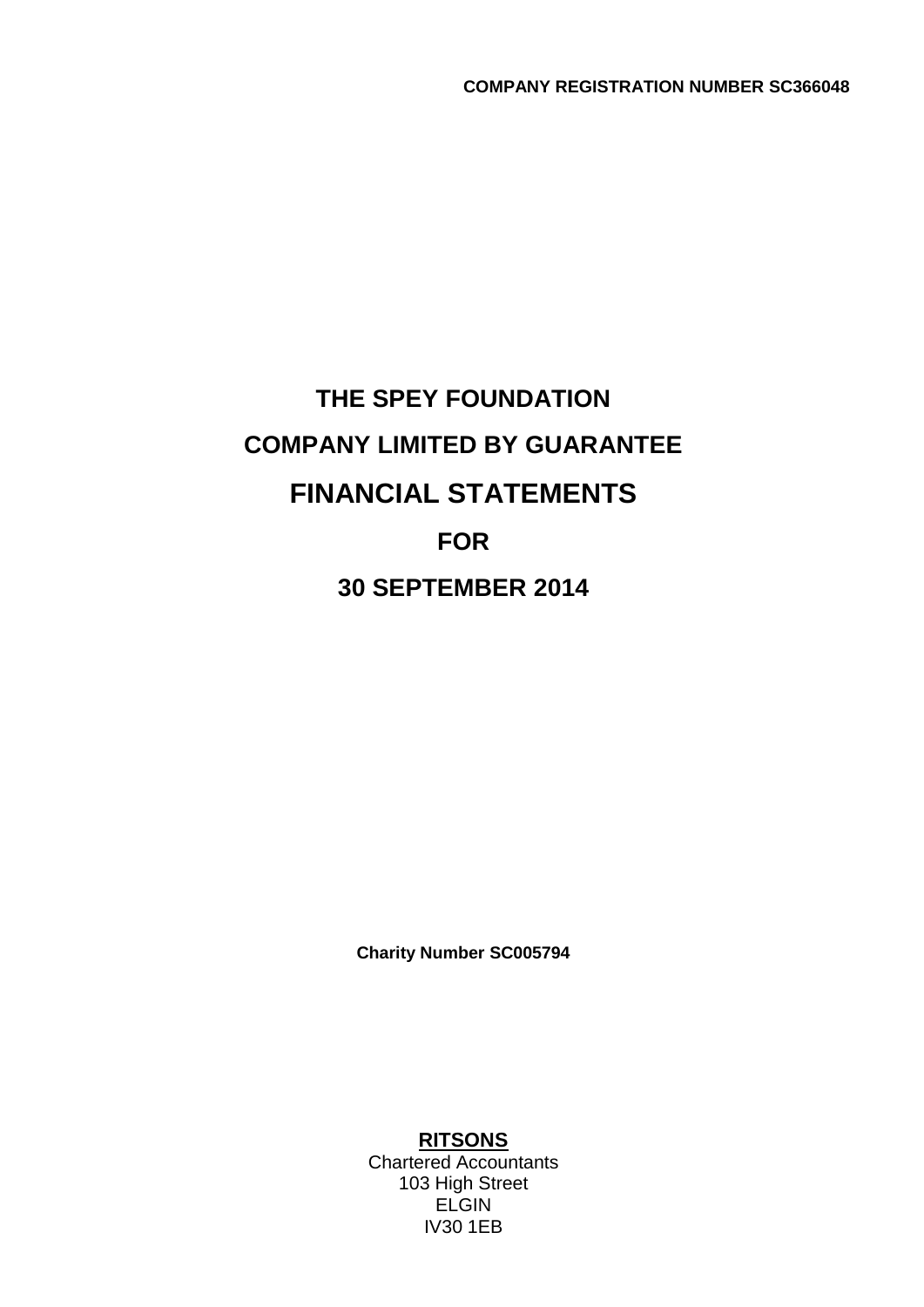### **FINANCIAL STATEMENTS**

| <b>CONTENTS</b>                                                                         | <b>PAGES</b>  |
|-----------------------------------------------------------------------------------------|---------------|
| Members of the Board and professional advisers                                          | 1             |
| <b>Trustees Annual Report</b>                                                           | $2$ to 4      |
| Independent examiner's report to the trustees and<br>members                            | 5             |
| Statement of Financial Activities (incorporating the<br>income and expenditure account) | 6             |
| <b>Balance sheet</b>                                                                    | <b>7 to 8</b> |
| Notes to the financial statements                                                       | 9 to 16       |
| The following pages do not form part of the financial statements                        |               |
| Detailed statement of financial activities                                              | 18 to 22      |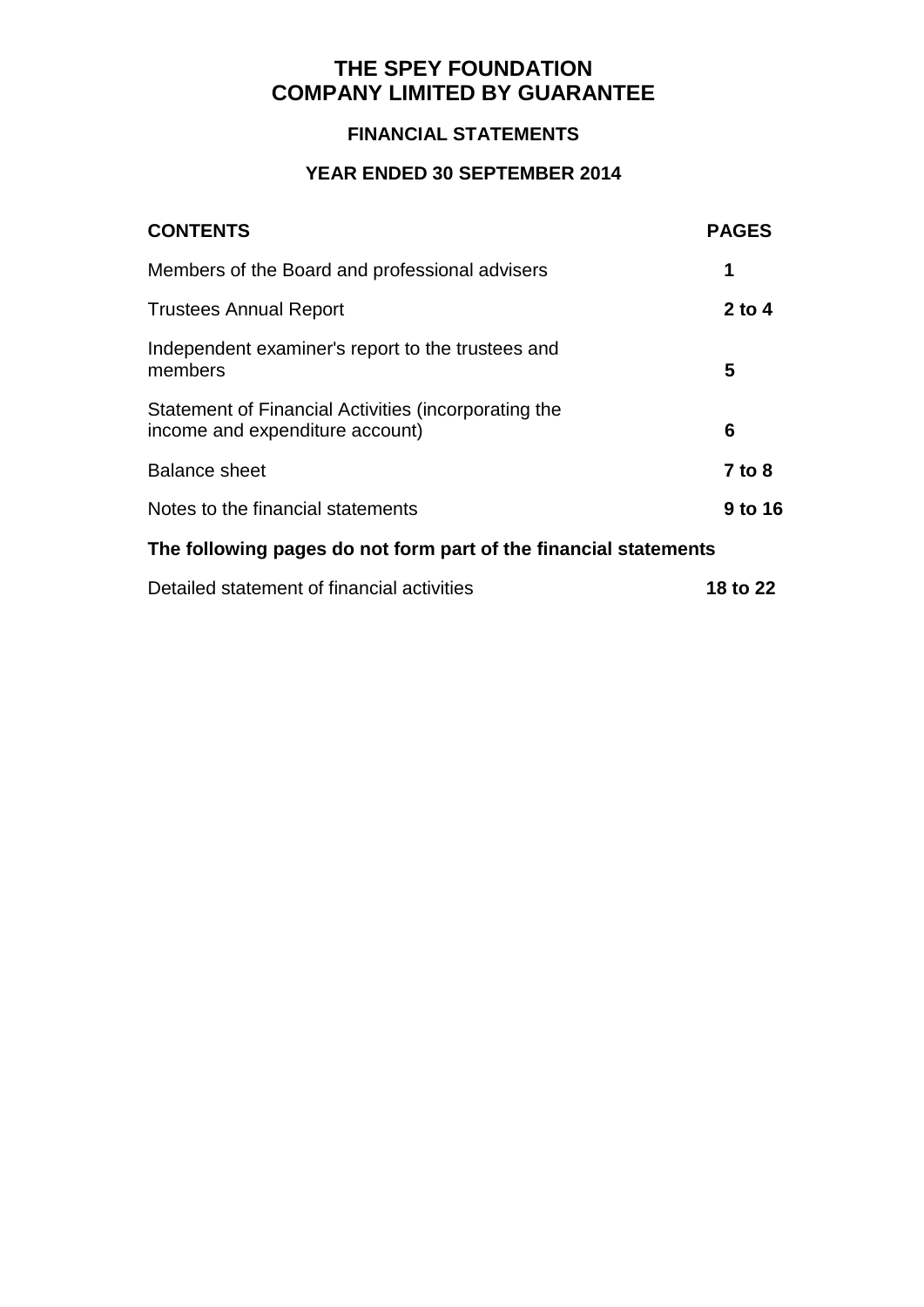# **MEMBERS OF THE BOARD AND PROFESSIONAL ADVISERS**

| <b>Registered charity name</b>     | The Spey Foundation                                                                     |
|------------------------------------|-----------------------------------------------------------------------------------------|
| <b>Charity number</b>              | SC005794                                                                                |
| <b>Company registration number</b> | SC366048                                                                                |
| <b>Registered office</b>           | 1 Nether Borlum<br>Knockando<br><b>ABERLOUR</b><br><b>Banffshire</b><br><b>AB387SD</b>  |
| <b>Trustees</b>                    | Mr R D Knight<br>Mr P H R Graham<br>Sir E B S Mountain<br>Mr A E Williams<br>Dr C Wills |
| <b>Secretary</b>                   | Mr R D Knight                                                                           |
| Independent examiner               | Deborah Newton<br>103 High Street<br><b>ELGIN</b><br><b>IV30 1EB</b>                    |
| <b>Solicitors</b>                  | R & R Urquhart LLP<br>117-121 High Street<br><b>FORRES</b><br>Moray<br><b>IV36 1AB</b>  |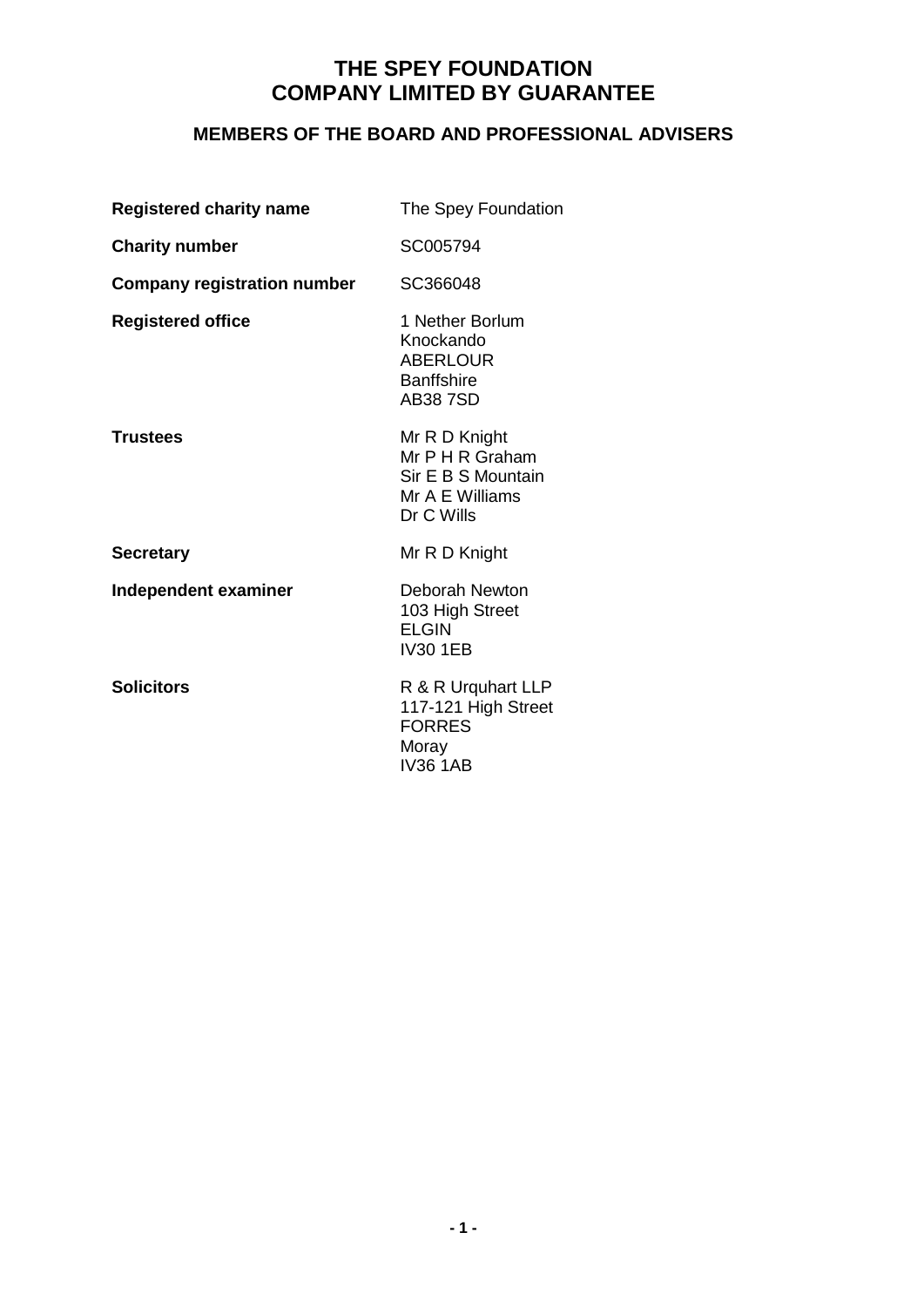### **TRUSTEES ANNUAL REPORT**

### **YEAR ENDED 30 SEPTEMBER 2014**

The trustees, who are also directors for the purposes of company law, present their report and the unaudited financial statements of the charity for the year ended 30 September 2014.

#### **REFERENCE AND ADMINISTRATIVE DETAILS**

Reference and administrative details are shown in the schedule of members of the board and professional advisers on page 1 of the financial statements.

#### **THE TRUSTEES**

The trustees who served the charity during the period were as follows:

Mr R D Knight Mr P H R Graham Sir E B S Mountain Mr A E Williams Dr C Wills

#### **STRUCTURE, GOVERNANCE AND MANAGEMENT**

#### **Governing document**

The Spey Foundation is a charitable company limited by guarantee, incorporated on 24 September 2009. The company was established under a Memorandum of Association which established the objects and powers of the charitable company and is governed under its Articles of Association. In the event of the company being wound up members are required to contribute an amount not exceeding £1.

#### **Recruitment and Appointment of Trustees**

The Spey Fishery Board has the power to nominate additional Trustees in accordance with the Trust Deed.

#### **Trustee Induction and Training**

No specific training is given as the aims and objectives of the charity are set out in the rules.

#### **Risk Management**

The major risks to which the charity have been exposed have been reviewed. These consist of the ongoing availability of funding for research projects. The Trustees aim to ensure that three months' working capital is retained. The Spey District Fishery Board could act as underwriter should the need arise.

#### **Organisational Structure**

The Spey Foundation staff report to the research Committee (which includes the Trustees) four times per year. Strategic, policy and major financial decisions are taken by the Committee; ongoing daily administrative decisions are delegated to the employed staff.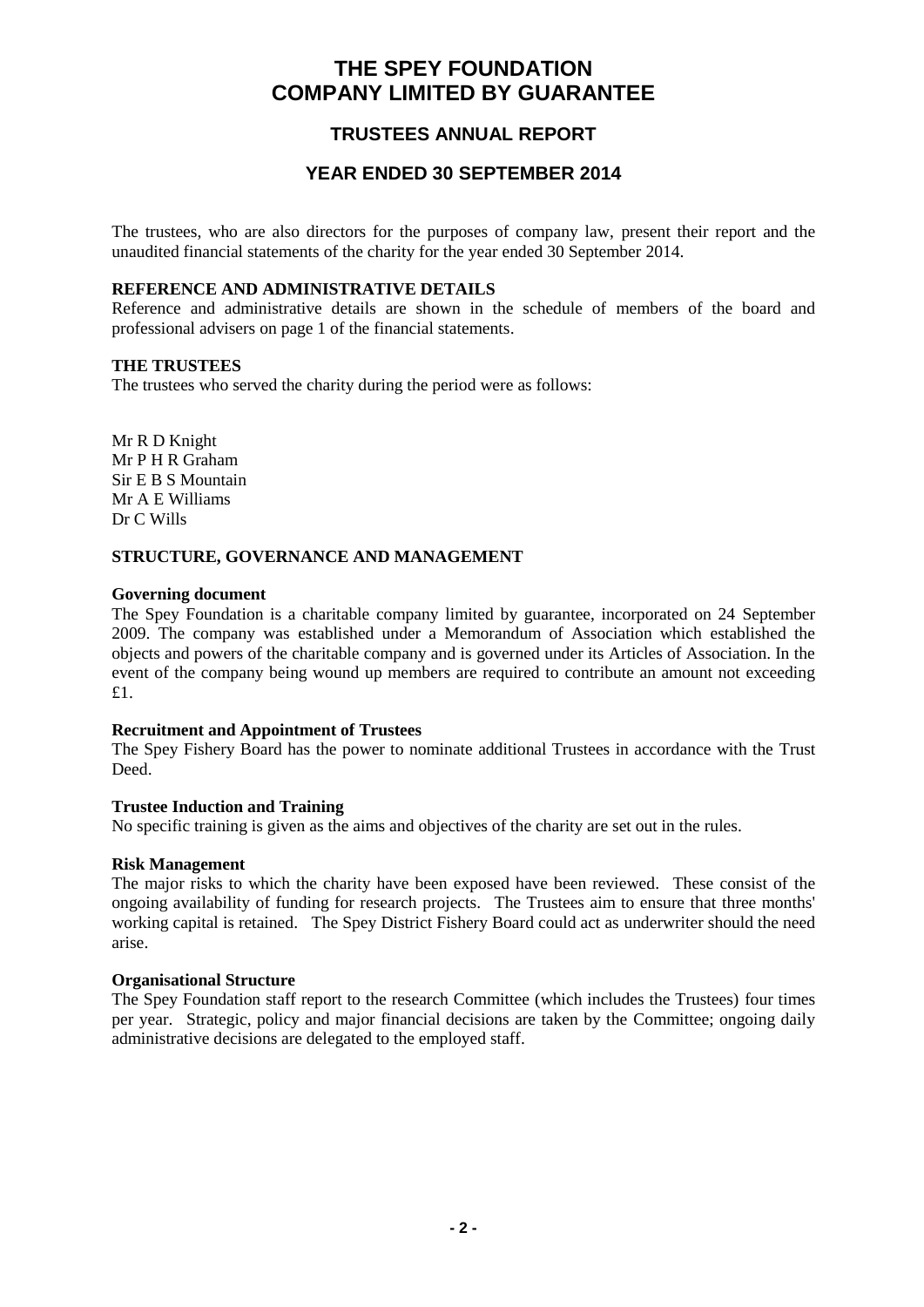### **TRUSTEES ANNUAL REPORT** *(continued)*

### **YEAR ENDED 30 SEPTEMBER 2014**

#### **Related Parties**

The Spey Foundation works closely with The Spey District Fishery Board to ensure sound fishery management within the District of the River Spey. The Spey Foundation and the Director of The Spey District Fishery Board are co-located.

#### **Wider Network**

The work of The Spey Foundation contributes to the fishery management policies of The Spey District Fishery Board (although the Board is not a charity).

#### **OBJECTIVES AND ACTIVITIES**

The charity's objects are to make grants or loans, with or without interest, out of the income or capital of The Spey Foundation for any purpose which, in the opinion of the Trustees, is intended solely to provide for or advance the study of and research into salmon and other aquatic species in the District of the River Spey, as defined by the Salmon Fisheries (Scotland) Act 1862.

The charity's aims are the provision and advancement of the study of and research into salmon in the District of the River Spey as defined for the purposes of the Salmon Fisheries (Scotland) Act 1862.

The objectives in the year were to provide data on salmonid population distribution, abundance and structure; to provide data on other fish population distribution and abundance; to continue the existing programme of externally funded fisheries research and to maintain strong educational links to local schools.

The strategies for achieving objectives were to devise, implement and maintain monitoring programmes for salmonid populations and other fish species within the Spey.

The significant activities that contribute to the achievement of objectives for the year were as follows: conduct electro-fishing surveys of the River Spey and its tributaries; install and operate smolt traps on the River Spey; collect and analyse adult salmon data sets from the Spey fishery; implement a genetic sub-population sampling programme; maintain and complete existing contract research programmes, maintain Salmon Go To School programme.

During the year the charity received regular voluntary assistance from the River Spey Anglers' Association and the River Spey ghillies.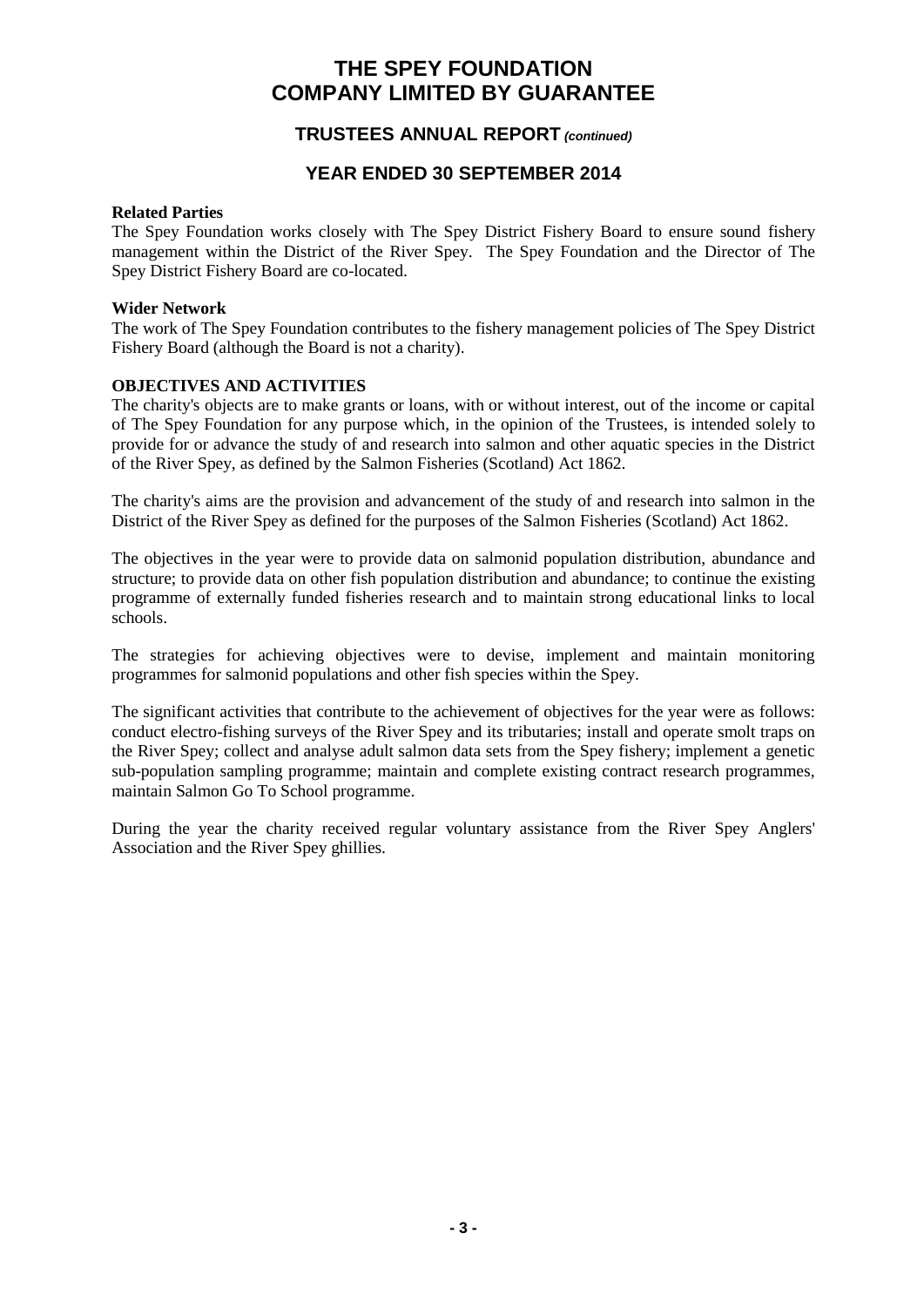### **TRUSTEES ANNUAL REPORT** *(continued)*

### **YEAR ENDED 30 SEPTEMBER 2014**

#### **ACHIEVEMENTS AND PERFORMANCE**

The incoming resources of the charity in the year amounted to  $\text{\pounds}47,972$ . This is made up of voluntary income of £31,092, investment income of £494, income from charitable activities of £16,236 and miscellaneous income of £150. Included in income is £10,166 which is the cost of a rotary smolt trap which was received as a gift and sponsorship of £10,000.

Total expenditure incurred amounted to £60,962 giving a deficit of £12,990.

Regular reports and briefings are produced for the Trustees who assess the progress of the projects especially as the contract projects have reporting deadlines to adhere to.

Funds are generally obtained for specific projects and monies allocated accordingly.

The main factor outside the charity's control that is relevant to the achievement of the objectives is the weather. Prolonged periods of bad weather can seriously hamper surveys.

#### **FINANCIAL REVIEW**

The net assets of The Spey Foundation at the year end are £85,142. This is represented by £29,857 attributable to restricted funds pertaining to ongoing projects in relation to the rotary smolt trap and genetic analysis. The remaining reserves of £55,285 are unrestricted funds.

#### **PLANS FOR FUTURE PERIODS**

At the current time most key work each year is a continuation of existing monitoring programmes or contract surveys. With funding from Marine Scotland a fisheries management plan was developed to identify key objectives for the future. This has resulted in increased emphasis on genetic sub populations of salmon and other species, which will be critical to future management. Emphasis on establishing these sub populations has been a key objective in the future management of the river.

#### **SMALL COMPANY PROVISIONS**

This report has been prepared in accordance with the provisions applicable to companies entitled to the small companies exemption.

Registered office: Signed by order of the trustees

1 Nether Borlum Knockando Aberlour Banffshire AB38 7SD

> MR R D KNIGHT Charity Secretary

........................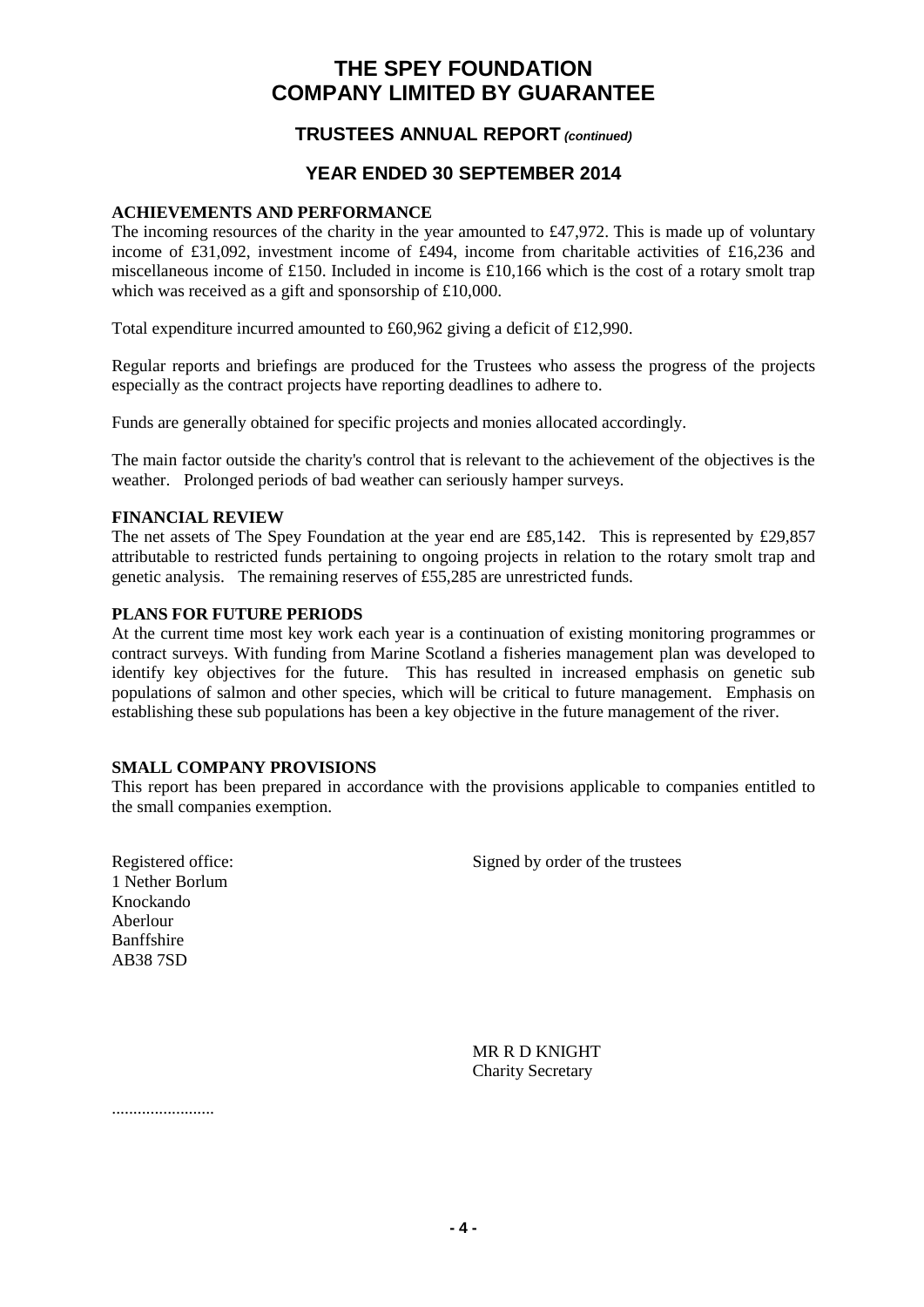### **INDEPENDENT EXAMINER'S REPORT TO THE TRUSTEES AND MEMBERS OF THE SPEY FOUNDATION**

### **YEAR ENDED 30 SEPTEMBER 2014**

I report on the accounts of the charity for the year ended 31 March 2014 which are set out on pages 6 to 16.

#### **RESPECTIVE RESPONSIBILITIES OF TRUSTEES AND EXAMINER**

The charity's trustees (who are also the directors of The Spey Foundation for the purposes of company law) are responsible for the preparation of the accounts in accordance with the terms of the Charities and Trustee Investment (Scotland) Act 2005 and the Charities Accounts (Scotland) Regulations 2006. The charity trustees consider that the audit requirement of Regulation  $10(1)$  (a) to (c) of the 2006 Accounts Regulations does not apply. It is my responsibility to examine the accounts as required under section 44(1) (c) of the Act and to state whether particular matters have come to my attention.

#### **BASIS OF INDEPENDENT EXAMINER'S STATEMENT**

My examination is carried out in accordance with Regulation 11 of the 2006 Accounts Regulations. An examination includes a review of the accounting records kept by the charity and a comparison of the accounts presented with those records. It also includes consideration of any unusual item or disclosures in the accounts, and seeks explanations from the trustees concerning any such matters. The procedures undertaken do not provide all the evidence that would be required in an audit, and consequently I do not express an audit opinion on the view given by the accounts.

#### **INDEPENDENT EXAMINER'S STATEMENT**

In the course of my examination, no matter has come to my attention:

1. which gives me reasonable cause to believe that in any material respect the requirements:

to keep accounting records in accordance with Section 44(1) of the 2005 Act and Regulation 4 of the 2006 Accounts Regulations

to prepare accounts which accord with the accounting records and comply with Regulation 8 of the 2006 Accounts Regulations

have not been met, or

2. to which, in my opinion, attention should be drawn in order to enable a proper understanding of the accounts to be reached.

Deborah Newton, CA, as partner in the firm of: Ritsons, Chartered Accountants 103 High Street ELGIN IV30 1EB

........................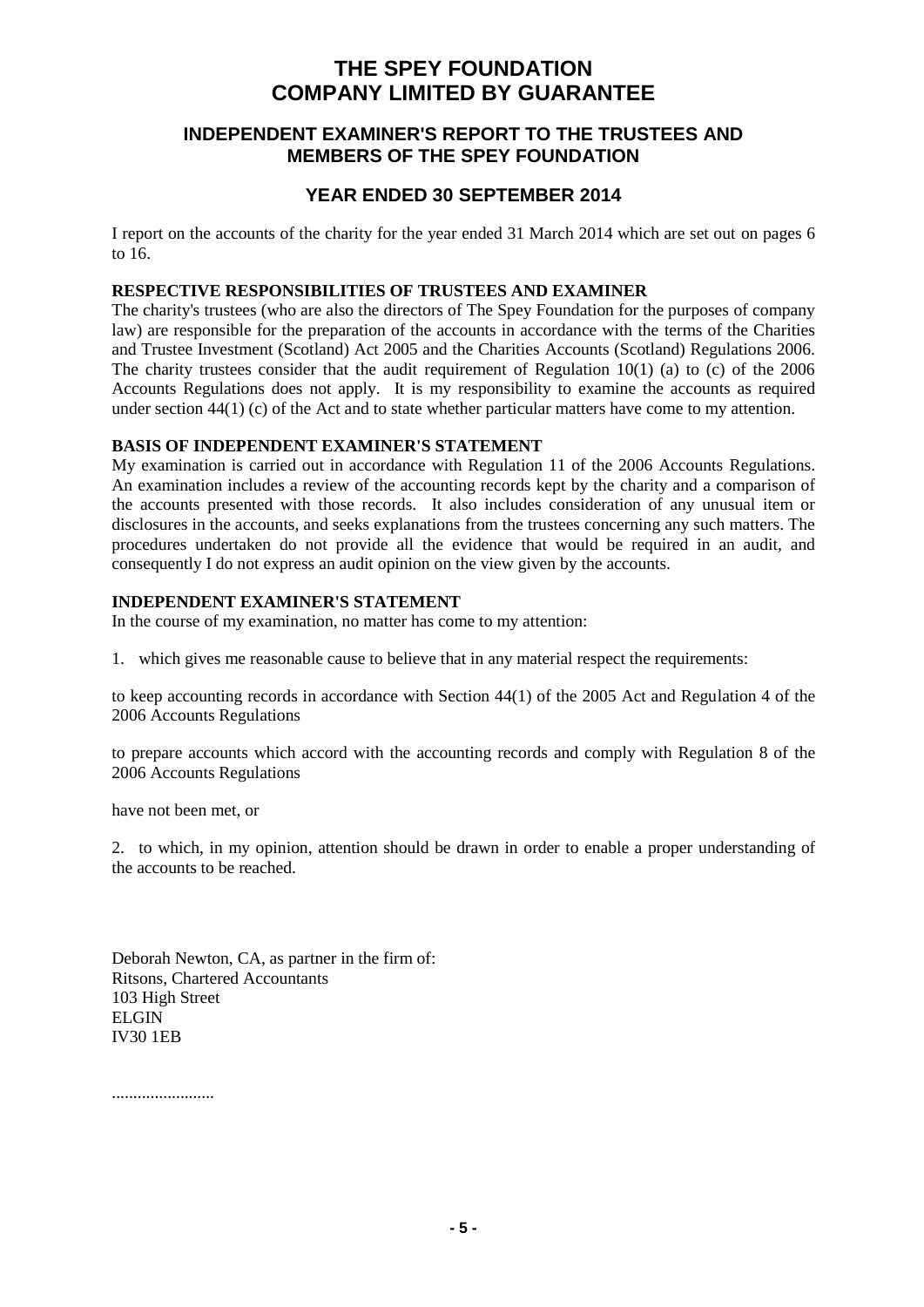### **STATEMENT OF FINANCIAL ACTIVITIES (INCORPORATING THE INCOME AND EXPENDITURE ACCOUNT)**

### **YEAR ENDED 30 SEPTEMBER 2014**

|                                           | <b>Note</b> | <b>Unrestricted</b><br><b>Funds</b><br>£ | <b>Restricted</b><br><b>Funds</b><br>£ | <b>Total Funds</b><br>2014<br>£ | <b>Total Funds</b><br>2013<br>$\pounds$ |
|-------------------------------------------|-------------|------------------------------------------|----------------------------------------|---------------------------------|-----------------------------------------|
| <b>INCOMING RESOURCES</b>                 |             |                                          |                                        |                                 |                                         |
| Incoming resources from                   |             |                                          |                                        |                                 |                                         |
| generating funds:                         |             |                                          |                                        |                                 |                                         |
| Voluntary income                          | $\mathbf 2$ | 20,926                                   | 10,166                                 | 31,092                          | 31,759                                  |
| Investment income                         | 3           | 494                                      |                                        | 494                             | 725                                     |
| Incoming resources from                   |             |                                          |                                        |                                 |                                         |
| charitable activities                     | 4           | 16,236                                   |                                        | 16,236                          | 57,962                                  |
| Other incoming resources                  | 5           | 150                                      |                                        | 150                             |                                         |
| <b>TOTAL INCOMING</b>                     |             |                                          |                                        |                                 |                                         |
| <b>RESOURCES</b>                          |             | 37,806                                   | 10,166                                 | 47,972                          | 90,446                                  |
| <b>RESOURCES EXPENDED</b>                 |             |                                          |                                        |                                 |                                         |
| Charitable activities                     | 6/7         | (57, 225)                                | (847)                                  | (58,072)                        | (100, 157)                              |
| Governance costs                          | 8           | (2,890)                                  |                                        | (2,890)                         | (3,864)                                 |
|                                           |             |                                          |                                        |                                 |                                         |
| <b>TOTAL RESOURCES</b><br><b>EXPENDED</b> |             | (60, 115)                                | (847)                                  | (60, 962)                       | (104, 021)                              |
|                                           |             |                                          |                                        |                                 |                                         |
| <b>NET OUTGOING</b>                       |             |                                          |                                        |                                 |                                         |
| <b>RESOURCES BEFORE</b>                   |             |                                          |                                        |                                 |                                         |
| <b>TRANSFERS</b>                          | 9           | (22,309)                                 | 9,319                                  | (12,990)                        | (13,575)                                |
| Transfer between funds                    | 10          | (2,820)                                  | 2,820                                  |                                 |                                         |
| <b>NET EXPENDITURE FOR</b>                |             |                                          |                                        |                                 |                                         |
| <b>THE YEAR</b>                           |             | (25, 129)                                | 12,139                                 | (12,990)                        | (13,575)                                |
| <b>RECONCILIATION OF</b>                  |             |                                          |                                        |                                 |                                         |
| <b>FUNDS</b>                              |             |                                          |                                        |                                 |                                         |
| Total funds brought forward               |             | 80,414                                   | 17,718                                 | 98,132                          | 111,705                                 |
| <b>TOTAL FUNDS CARRIED</b>                |             |                                          |                                        |                                 |                                         |
| <b>FORWARD</b>                            |             | 55,285                                   | 29,857                                 | 85,142                          | 98,130                                  |
|                                           |             |                                          |                                        |                                 |                                         |

The Statement of Financial Activities includes all gains and losses in the year and therefore a statement of total recognised gains and losses has not been prepared.

All of the above amounts relate to continuing activities.

**The notes on pages 9 to 16 form part of these financial statements.**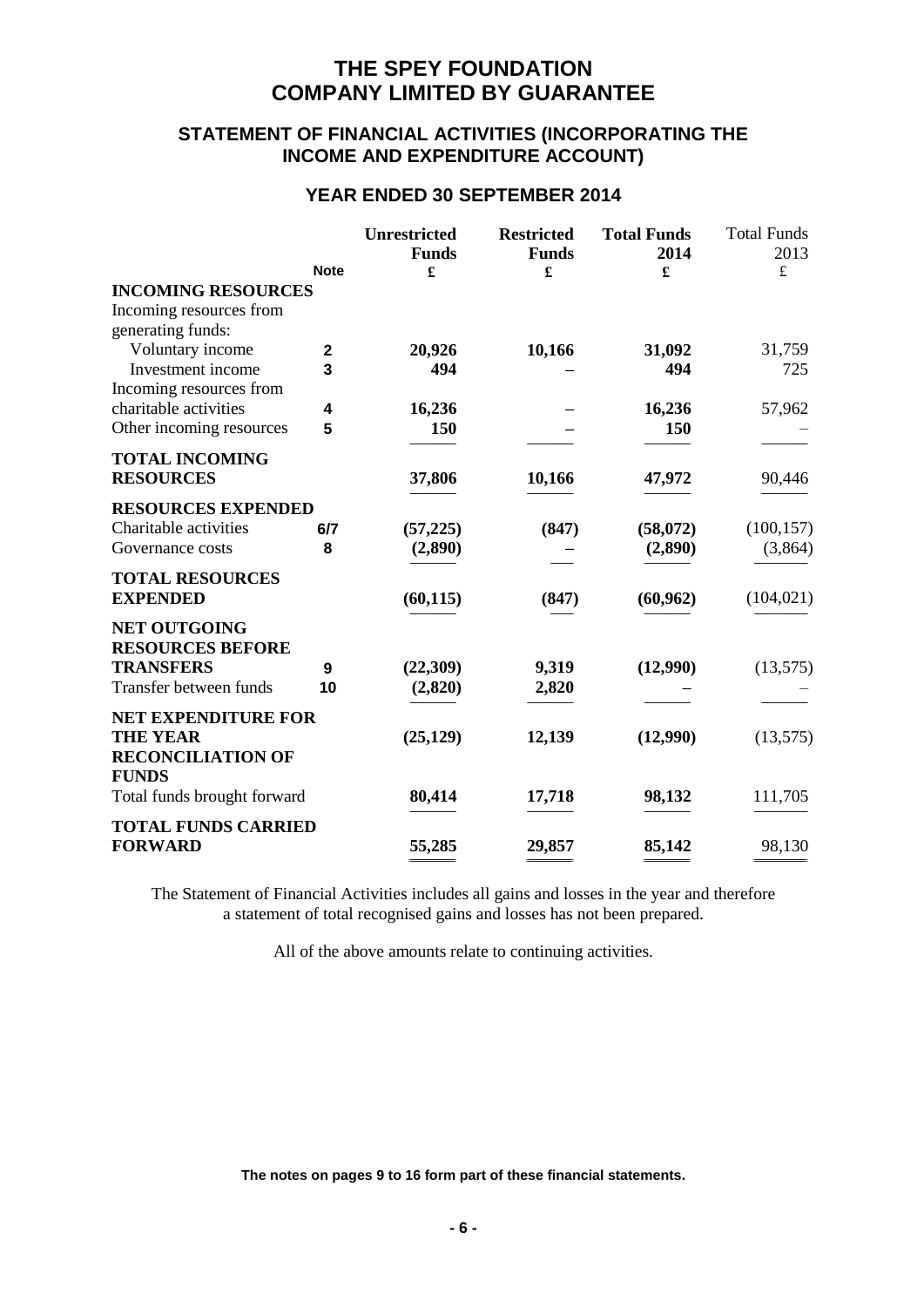### **BALANCE SHEET**

### **30 SEPTEMBER 2014**

|                                              |             | 2014      |                      | 2013        |        |
|----------------------------------------------|-------------|-----------|----------------------|-------------|--------|
|                                              | <b>Note</b> | £         | $\pmb{\mathfrak{L}}$ | $\mathbf f$ | £      |
| <b>FIXED ASSETS</b>                          |             |           |                      |             |        |
| Tangible assets                              | 13          |           | 20,653               |             | 17,118 |
| <b>CURRENT ASSETS</b>                        |             |           |                      |             |        |
| Debtors                                      | 14          | 7,246     |                      | 5,227       |        |
| Cash at bank                                 |             | 72,358    |                      | 118,451     |        |
|                                              |             | 79,604    |                      | 123,678     |        |
| <b>CREDITORS: Amounts falling due</b>        |             |           |                      |             |        |
| within one year                              | 15          | (15, 115) |                      | (42, 664)   |        |
| NET CURRENT ASSETS                           |             |           | 64,489               |             | 81,014 |
| <b>TOTAL ASSETS LESS CURRENT LIABILITIES</b> |             |           | 85,142               |             | 98,132 |
| <b>NET ASSETS</b>                            |             |           | 85,142               |             | 98,132 |
|                                              |             |           |                      |             |        |
| <b>FUNDS</b>                                 |             |           |                      |             |        |
| Restricted income funds                      | 17          |           | 29,857               |             | 17,718 |
| Unrestricted income funds                    | 18          |           | 55,285               |             | 80,414 |
| <b>TOTAL FUNDS</b>                           |             |           | 85,142               |             | 98,132 |
|                                              |             |           |                      |             |        |

For the year ended 30 September 2014 the charity was entitled to exemption from audit under section 477 of the Companies Act 2006 relating to small companies.

Trustees' responsibilities:

- The members have not required the charity to obtain an audit of its accounts for the year in question in accordance with section 476; and
- The trustees acknowledge their responsibilities for complying with the requirements of the Act with respect to accounting records and the preparation of accounts.

These accounts have been prepared in accordance with the provisions applicable to companies subject to the small companies regime and with the Financial Reporting Standard for Smaller Entities (effective April 2008).

> The Balance sheet continues on the following page. **The notes on pages 9 to 16 form part of these financial statements.**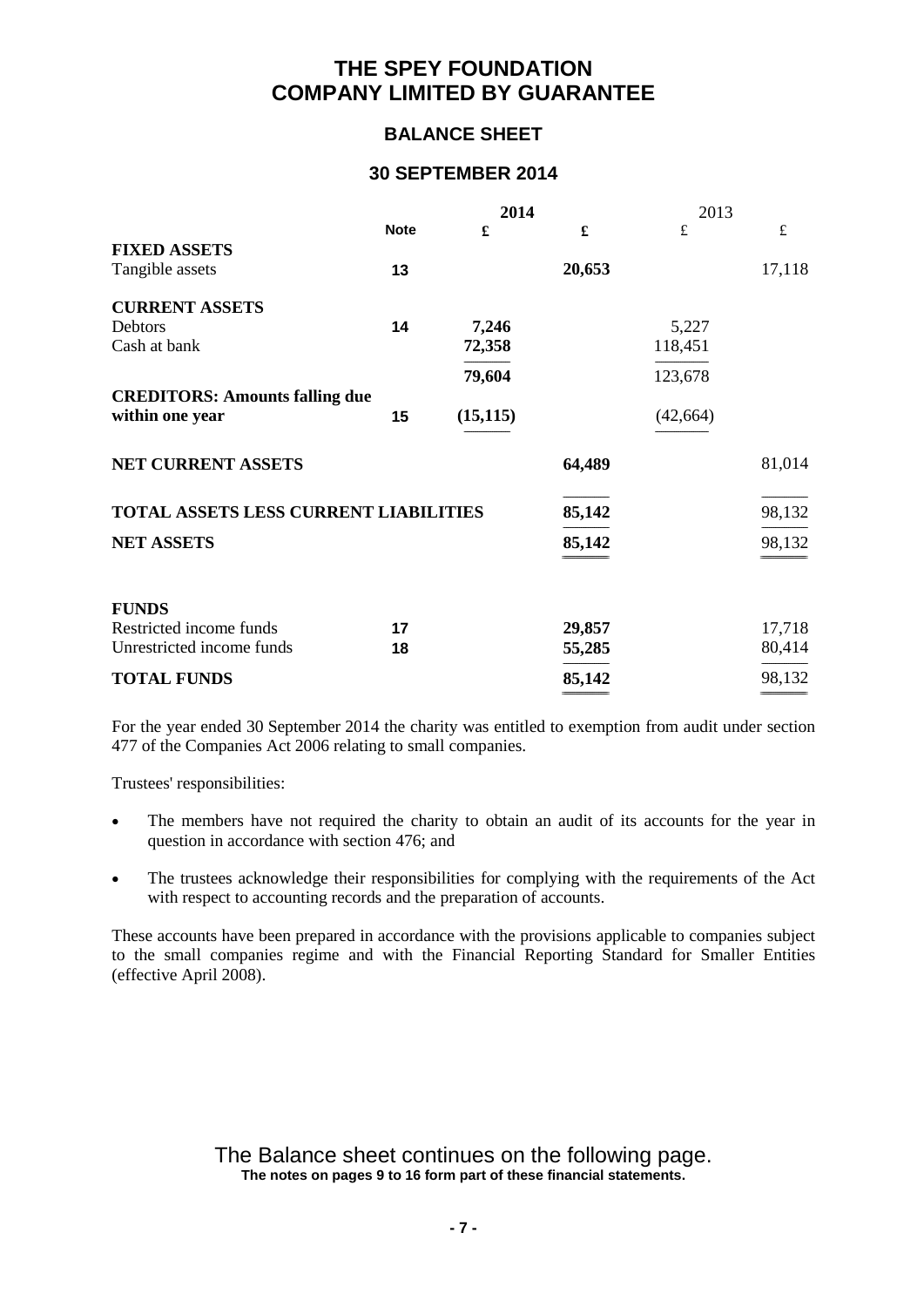### **BALANCE SHEET** *(continued)*

### **30 SEPTEMBER 2014**

These financial statements were approved by the trustees and authorised for issue on the ........................ and are signed on their behalf by:

Mr P H R Graham Trustee

Company Registration Number: SC366048

**The notes on pages 9 to 16 form part of these financial statements.**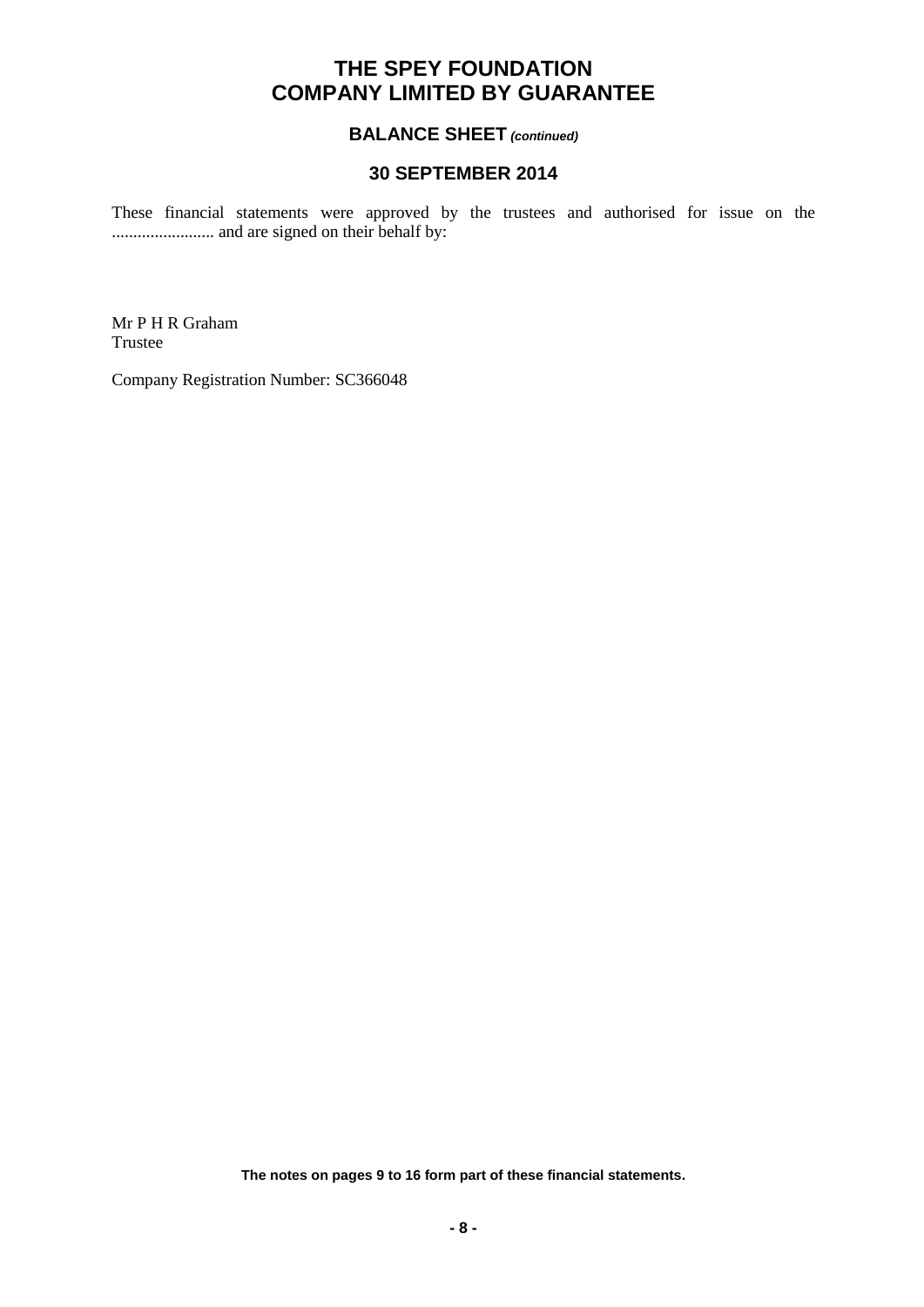### **NOTES TO THE FINANCIAL STATEMENTS**

### **YEAR ENDED 30 SEPTEMBER 2014**

#### **1. ACCOUNTING POLICIES**

#### **Basis of accounting**

The financial statements have been prepared under the historical cost convention and in accordance with the Financial Reporting Standard for Smaller Entities (effective April 2008), and the requirements of the Statement of Recommended Practice 'Accounting and Reporting by Charities' issued in March 2005 (SORP 2005).

#### **Incoming resources**

All incoming resources are included in the statement of financial activities when the charity is entitled to the income and the amount can be quantified with reasonable accuracy. The following specific policies are applied to particular categories of income:

Voluntary income is received by way of grants and donations and is included in full in the statement of financial activities when receivable. Grants, where entitlement is not conditional on the delivery of a specific performance by the charity, are recognised when the charity becomes unconditionally entitled to the grant.

Grants for capital expenditure are recognised in the statement of financial activities when they are received.

Investment income is included when receivable.

#### **Fund accounting**

Funds held by the charity are either:

Unrestricted general funds:-

These are funds which can be used in accordance with the charitable objects at the discretion of the trustees.

Designated funds:-

These are funds set aside by the trustees out of unrestricted general funds for specific future purposes or projects.

Restricted funds:-

These are funds that can only be used for particular restricted purposes within the objects of the charity. Restrictions arise when specified by the donor or when funds are raised for particular restricted purposes.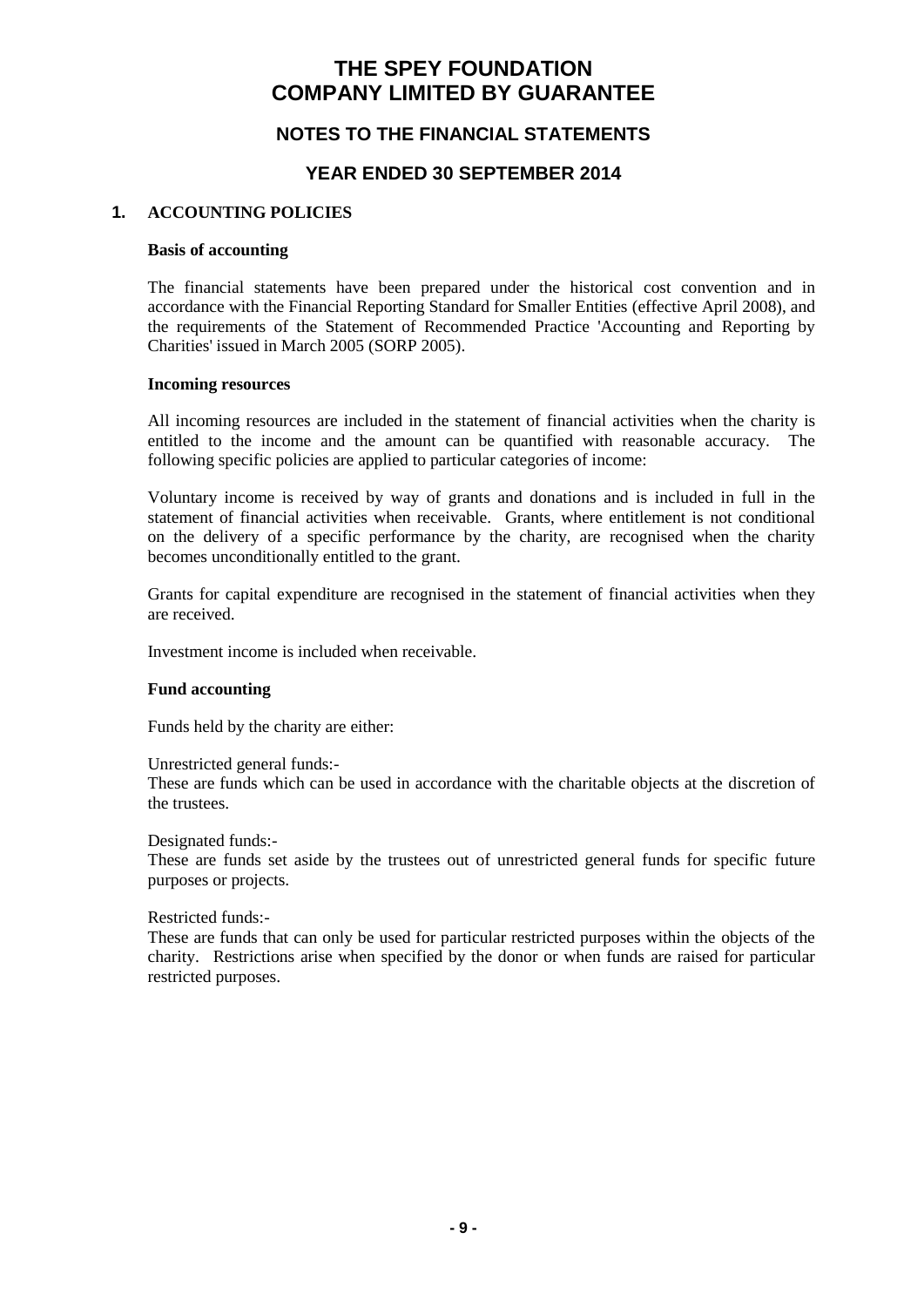### **NOTES TO THE FINANCIAL STATEMENTS**

### **YEAR ENDED 30 SEPTEMBER 2014**

#### **1. ACCOUNTING POLICIES** *(continued)*

#### **Resources expended**

Expenditure is recognised on an accrual basis as a liability is incurred.

Charitable expenditure comprises those costs incurred by the charity in the delivery of its activities and services for its beneficiaries. It includes both costs that can be allocated directly to such activities and those costs of an indirect nature necessary to support them.

Governance costs include those costs associated with meeting the constitutional and statutory requirements of the charity and include the fees of the independent examiner or auditor and costs linked to the strategic management of the charity.

#### **Fixed assets**

All fixed assets are initially recorded at cost.

#### **Depreciation**

Depreciation is calculated so as to write off the cost of an asset, less its estimated residual value, over the useful economic life of that asset as follows:

> Property improvements - 10 years Equipment (including computers) - 5 years  $\&$  3 years

#### **Pension costs**

The charity operates a defined contribution pension scheme for employees. The assets of the scheme are held separately from those of the charity. The annual contributions payable are charged to the statement of financial activities.

#### **2. VOLUNTARY INCOME**

|                                       | Unrestricted<br><b>Funds</b><br>£ | <b>Funds</b><br>£ | <b>Restricted Total Funds</b> Total Funds<br>2014<br>£ | 2013<br>£ |
|---------------------------------------|-----------------------------------|-------------------|--------------------------------------------------------|-----------|
| <b>Donations</b>                      |                                   |                   |                                                        |           |
| Dalmore Spey Foundation Dram          |                                   |                   |                                                        | 15,282    |
| General donations                     |                                   |                   |                                                        | 320       |
| M Wills Trust for Genetic Analysis    |                                   |                   |                                                        |           |
| Project                               |                                   |                   |                                                        | 6,500     |
| Fishspey booking donations            | 55                                |                   | 55                                                     |           |
| <b>Gifts</b>                          |                                   |                   |                                                        |           |
| Rotary smolt trap and trailer donated |                                   | 10,166            | 10,166                                                 |           |

| Balance carried forward | 10,166 | 10,221 | 22,102 |
|-------------------------|--------|--------|--------|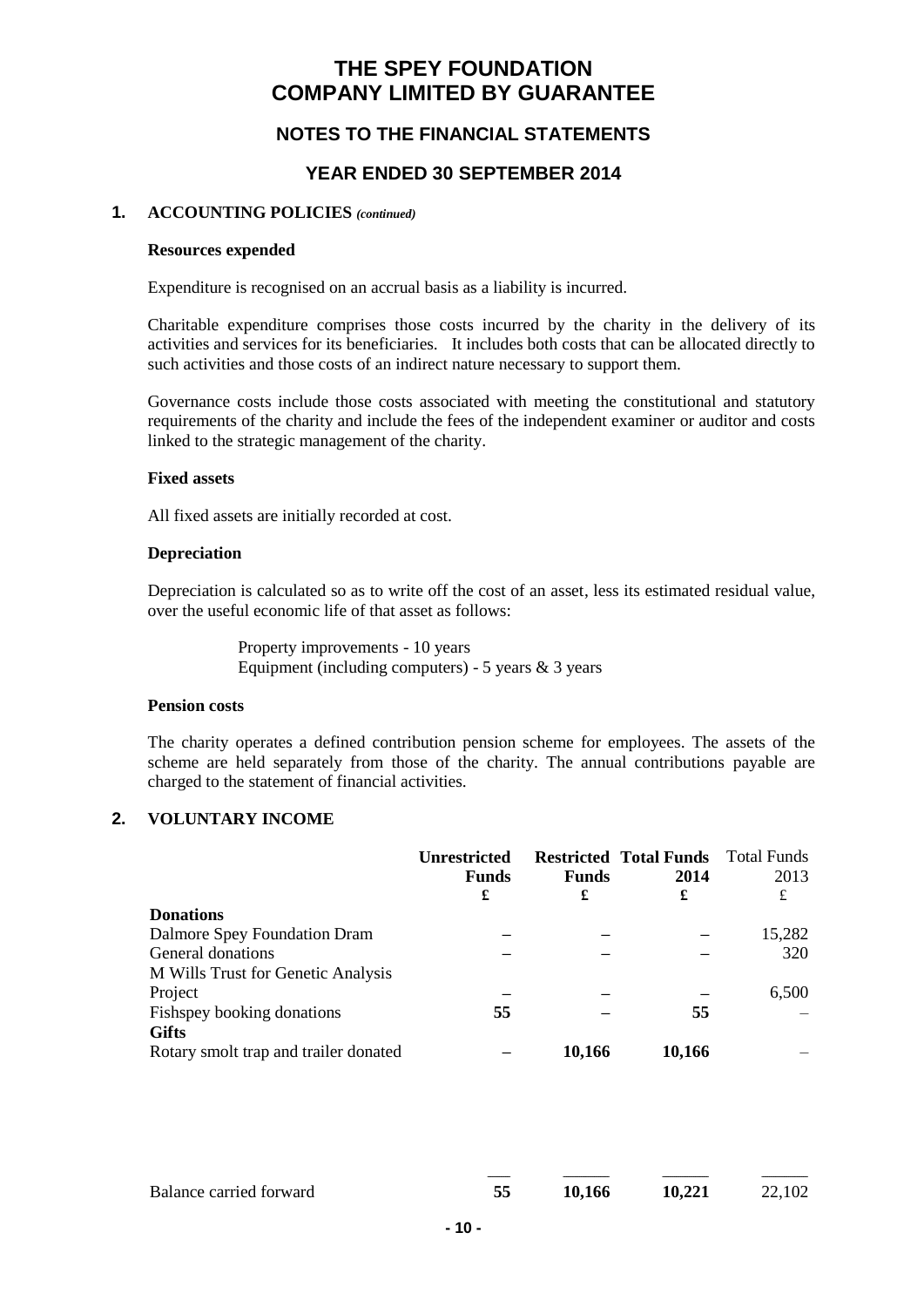### **NOTES TO THE FINANCIAL STATEMENTS**

### **YEAR ENDED 30 SEPTEMBER 2014**

### **2. VOLUNTARY INCOME** *(continued)*

|                                         | <b>Unrestricted</b><br><b>Funds</b><br>£ | <b>Funds</b><br>£ | <b>Restricted Total Funds</b><br>2014<br>£ | Total Funds<br>2013<br>£ |
|-----------------------------------------|------------------------------------------|-------------------|--------------------------------------------|--------------------------|
| Balance brought forward                 | 55                                       | 10,166            | 10,221                                     | 22,102                   |
| <b>Grants receivable</b>                |                                          |                   |                                            |                          |
| RAFTS $-75%$ FMP                        |                                          |                   |                                            | 2,300                    |
| <b>RAFTS</b> - Scottish Mink Initiative |                                          |                   |                                            |                          |
| Audit                                   | 10,871                                   |                   | 10,871                                     | 7,357                    |
| Sponsorship                             |                                          |                   |                                            |                          |
| Sponsorship - Inverhouse Distillers     | 10,000                                   |                   | 10,000                                     |                          |
|                                         | 20,926                                   | 10,166            | 31,092                                     | 31,759                   |
|                                         |                                          |                   |                                            |                          |

### **3. INVESTMENT INCOME**

|                          |              | <b>Unrestricted Total Funds</b> Total Funds |      |
|--------------------------|--------------|---------------------------------------------|------|
|                          | <b>Funds</b> | 2014                                        | 2013 |
|                          |              |                                             | £.   |
| Bank interest receivable | 494          | 494                                         | 725  |
|                          |              |                                             |      |

### **4. INCOMING RESOURCES FROM CHARITABLE ACTIVITIES**

|                                     |              | <b>Unrestricted Total Funds</b> | Total Funds |
|-------------------------------------|--------------|---------------------------------|-------------|
|                                     | <b>Funds</b> | 2014                            | 2013        |
|                                     | £            | £                               | £           |
| <b>Rotary Screw Traps</b>           |              |                                 | 20,000      |
| Berry Burn Wind Farm                |              |                                 | 21,326      |
| Proposed Wind Farm Development      |              |                                 | 2,013       |
| Small contracts - surveys & reports | 9,348        | 9,348                           | 13,423      |
| Training                            |              |                                 | 1,200       |
| Work relating to wind farms         | 6,888        | 6,888                           |             |
|                                     | 16,236       | 16,236                          | 57,962      |

### **5. OTHER INCOMING RESOURCES**

|                      |              | <b>Unrestricted Total Funds</b> Total Funds |      |
|----------------------|--------------|---------------------------------------------|------|
|                      | <b>Funds</b> | 2014                                        | 2013 |
|                      |              |                                             | £    |
| Miscellaneous income | 150          | 150                                         |      |
|                      |              |                                             |      |

=============================== =============================== ===============================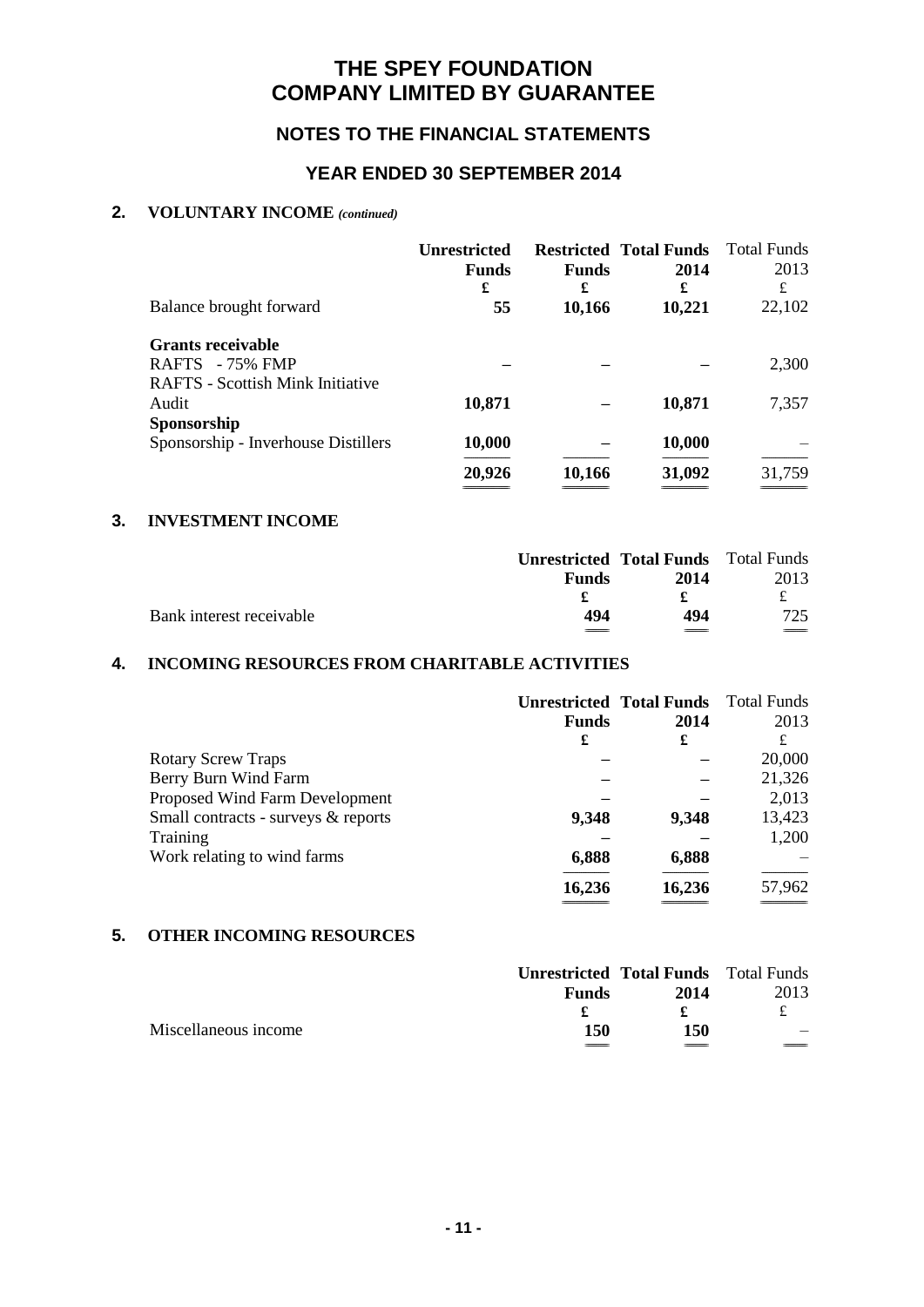### **NOTES TO THE FINANCIAL STATEMENTS**

### **YEAR ENDED 30 SEPTEMBER 2014**

### **6. COSTS OF CHARITABLE ACTIVITIES BY FUND TYPE**

|                                  | <b>Unrestricted</b> |              | <b>Restricted Total Funds</b> | <b>Total Funds</b> |
|----------------------------------|---------------------|--------------|-------------------------------|--------------------|
|                                  | <b>Funds</b>        | <b>Funds</b> | 2014                          | 2013               |
|                                  | £                   | £            | £                             | £                  |
| General running                  | 29,263              |              | 29,263                        | 31,068             |
| Spey Research Projects - General | 6,987               |              | 6,987                         | 8,617              |
| <b>Rotary Screw Traps</b>        | 2,524               |              | 2,524                         | 20,686             |
| <b>Wind Farms</b>                | 6,131               |              | 6,131                         | 17,918             |
| Genetic Analysis Project         |                     |              |                               | 12,832             |
| Turbidity monitors               |                     |              |                               | 3,907              |
| <b>SMI</b> Audit/Initiative      | 4,248               |              | 4,248                         | 4,794              |
| Pearls in Peril                  | 2,219               |              | 2,219                         | 335                |
| <b>MORL</b> Project              | 844                 |              | 844                           |                    |
| <b>Tagging Project</b>           | 741                 |              | 741                           |                    |
| Schools and Education            | 4,268               |              | 4,268                         |                    |
| Rotary smolt trap                |                     | 847          | 847                           |                    |
|                                  | 57,225              | 847          | 58,072                        | 100,157            |
|                                  |                     |              |                               |                    |

### **7. COSTS OF CHARITABLE ACTIVITIES BY ACTIVITY TYPE**

|                                  | <b>Activities</b> |                        |             |
|----------------------------------|-------------------|------------------------|-------------|
|                                  |                   | undertaken Total Funds | Total Funds |
|                                  | directly          | 2014                   | 2013        |
|                                  | £                 | £                      | £           |
| General running                  | 29,263            | 29,263                 | 31,068      |
| Spey Research Projects - General | 6,987             | 6,987                  | 8,617       |
| <b>Rotary Screw Traps</b>        | 2,524             | 2,524                  | 20,686      |
| <b>Wind Farms</b>                | 6,131             | 6,131                  | 17,918      |
| Genetic Analysis Project         |                   |                        | 12,832      |
| Turbidity monitors               |                   |                        | 3,907       |
| <b>SMI</b> Audit/Initiative      | 4,248             | 4,248                  | 4,794       |
| Pearls in Peril                  | 2,219             | 2,219                  | 335         |
| <b>MORL</b> Project              | 844               | 844                    |             |
| <b>Tagging Project</b>           | 741               | 741                    |             |
| Schools and Education            | 4,268             | 4,268                  |             |
| Rotary smolt trap                | 847               | 847                    |             |
|                                  | 58,072            | 58,072                 | 100,157     |

=============================== =============================== ====================================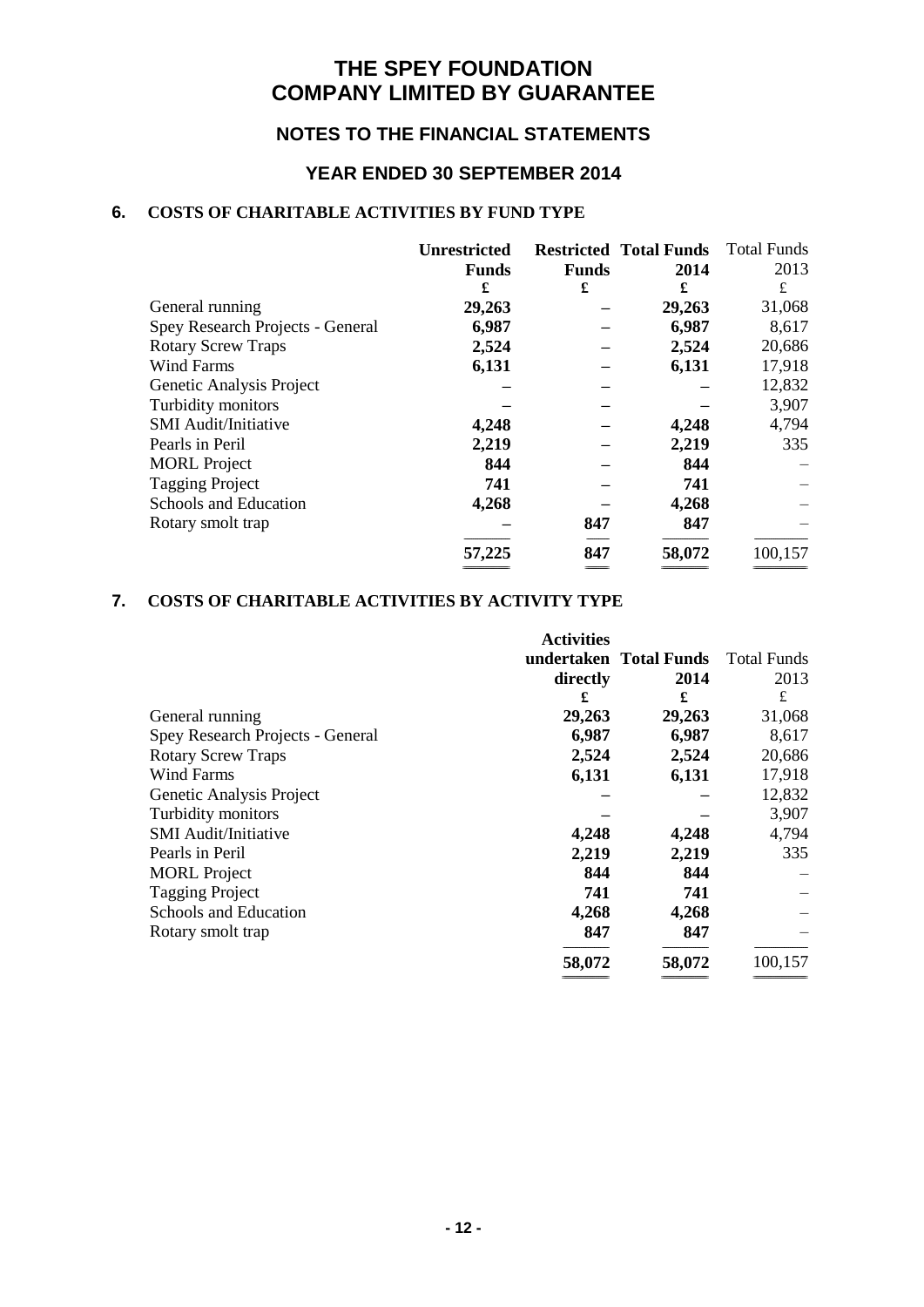### **NOTES TO THE FINANCIAL STATEMENTS**

### **YEAR ENDED 30 SEPTEMBER 2014**

#### **8. GOVERNANCE COSTS**

|                  |              | <b>Unrestricted Total Funds</b> Total Funds |       |
|------------------|--------------|---------------------------------------------|-------|
|                  | <b>Funds</b> | 2014                                        | 2013  |
|                  | £            | £                                           | £     |
| Accountancy fees | 2,890        | 2,890                                       |       |
| Audit fees       |              |                                             | 3,864 |
|                  | 2,890        | 2,890                                       | 3,864 |
|                  |              |                                             |       |

### **9. NET OUTGOING RESOURCES FOR THE YEAR**

This is stated after charging:

|                | 2014                     | 2013  |
|----------------|--------------------------|-------|
|                |                          |       |
| Depreciation   | 7,136                    | 6,361 |
| Auditors' fees | $\overline{\phantom{a}}$ | 3,864 |
|                |                          |       |

#### **10. FUND TRANSFERS**

A total of £2,820 was transferred from unrestricted funds to restricted funds to clear off funds in deficit.

### **11. STAFF COSTS AND EMOLUMENTS**

#### **Total staff costs were as follows:**

|                       | 2014  | 2013          |
|-----------------------|-------|---------------|
|                       |       |               |
| Wages and salaries    | 3,750 | 5,402         |
| Social security costs | 243   | 271           |
|                       | 3,993 | 5,673         |
|                       |       | $\frac{1}{2}$ |

#### **Particulars of employees:**

The average number of employees during the year, calculated on the basis of full-time equivalents, was as follows:

|                          | 2014                     | 2013 |
|--------------------------|--------------------------|------|
|                          | No                       | No   |
| Number of seasonal staff |                          |      |
|                          | $\overline{\phantom{a}}$ |      |

The only employee costs of The Spey Foundation in the current year were for one (2013 - two) seasonal employee, who worked from July to September.

No employee received remuneration of more than £60,000 during the year (2013 - Nil).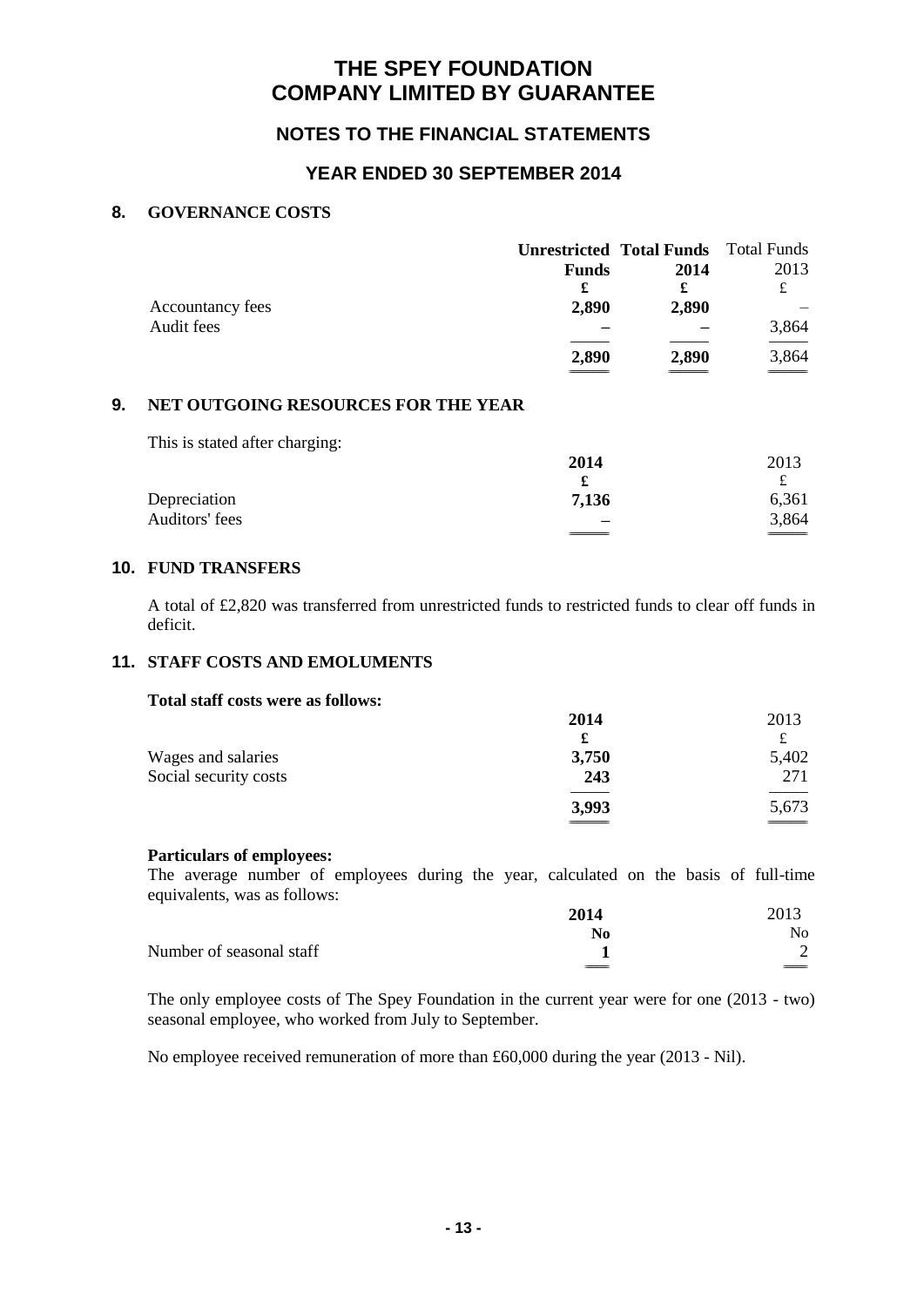### **NOTES TO THE FINANCIAL STATEMENTS**

### **YEAR ENDED 30 SEPTEMBER 2014**

### **12. TRUSTEES' REMUNERATION**

There were five trustees during the year. None of the trustees are remunerated and no expenses were reimbursed in the current year. No trustee or any person connected with the charity had any personal interest in any contract or transaction entered into by the charity in the year.

#### **13. TANGIBLE FIXED ASSETS**

|                                                    | <b>Property</b><br>improve-<br>ments | <b>Equipment</b> | <b>Total</b>      |
|----------------------------------------------------|--------------------------------------|------------------|-------------------|
| <b>COST</b>                                        | £                                    | £                | £                 |
| At 1 October 2013<br>Additions                     | 3,290                                | 26,490<br>10,672 | 29,780<br>10,672  |
| At 30 September 2014                               | 3,290                                | 37,162           | 40,452            |
| <b>DEPRECIATION</b>                                |                                      |                  |                   |
| At 1 October 2013<br>Charge for the year           | 471<br>329                           | 12,191<br>6,808  | 12,662<br>7,137   |
| At 30 September 2014                               | 800                                  | 18,999           | 19,799            |
| <b>NET BOOK VALUE</b><br>At 30 September 2014      | 2,490                                | 18,163           | 20,653            |
| At 30 September 2013                               | 2,819                                | 14,299           | 17,118            |
| 14. DEBTORS                                        |                                      |                  |                   |
|                                                    | 2014<br>$\pmb{\mathfrak{L}}$         |                  | 2013<br>$\pounds$ |
| Other debtors<br>Prepayments                       | 3,019<br>4,227                       |                  | 2,013<br>3,214    |
|                                                    | 7,246                                |                  | 5,227             |
| 15. CREDITORS: Amounts falling due within one year |                                      |                  |                   |
|                                                    | 2014<br>£                            |                  | 2013<br>$\pounds$ |
| PAYE and social security                           | 686                                  |                  | 376               |
| Spey District Fishery Board balance                | 9,349                                |                  | 27,298            |
| Other creditors                                    | 183                                  |                  | 9,113             |
| Accruals                                           | 4,897                                |                  | 5,877             |
|                                                    | 15,115                               |                  | 42,664            |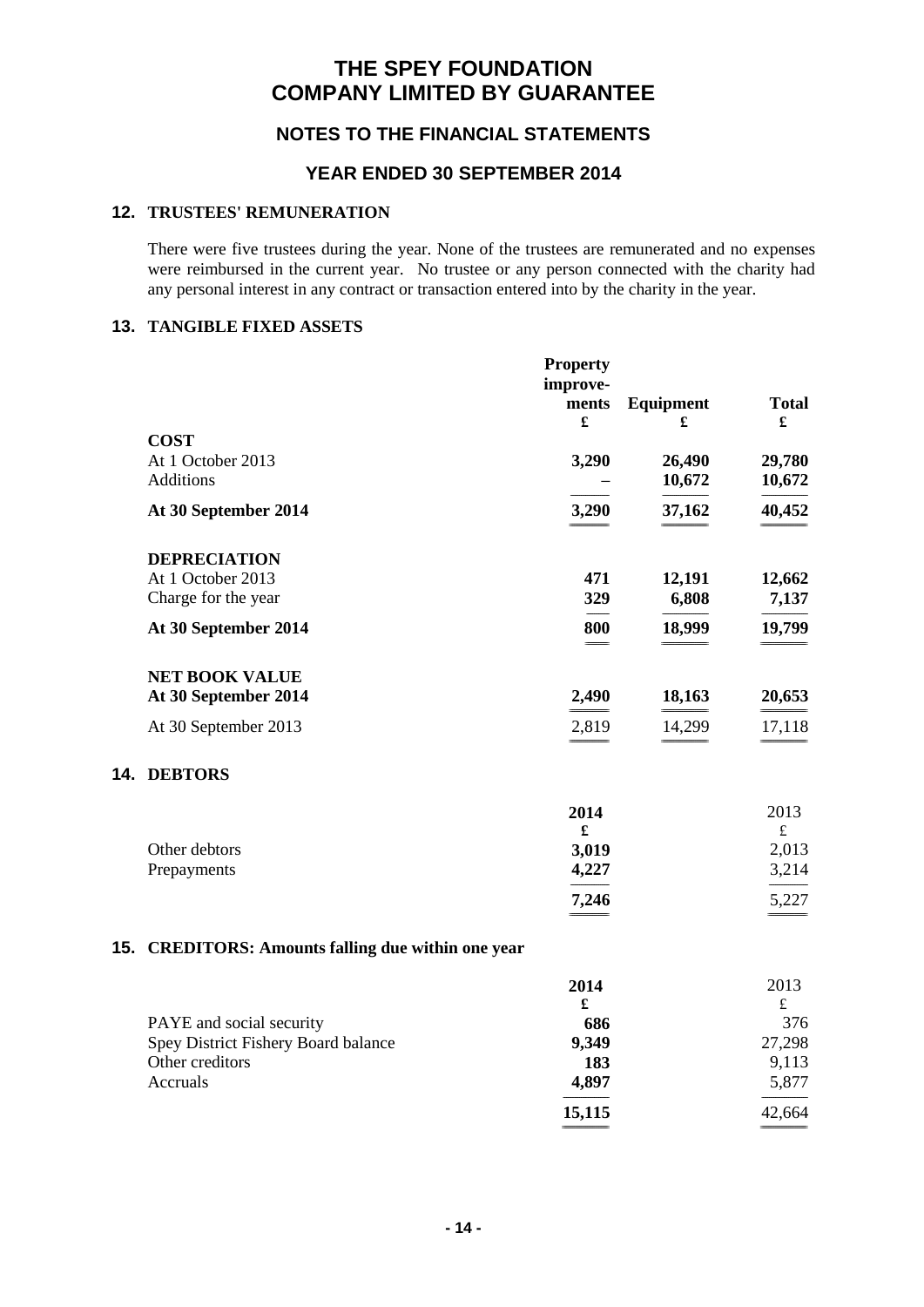### **NOTES TO THE FINANCIAL STATEMENTS**

### **YEAR ENDED 30 SEPTEMBER 2014**

#### **16. PENSIONS**

The Spey Foundation operates a defined contribution pension scheme and the pension charge represents the amounts payable by The Spey Foundation to the fund in respect of the year. The amounts of contributions paid under the scheme is £nil (2013 - nil). At the year end £1,806 (2013 - £1,806) was outstanding and is included within accruals.

#### **17. RESTRICTED INCOME FUNDS**

|                     | <b>Balance at</b><br>1 Oct 2013<br>£ | <b>Incoming</b><br>resources<br>£ | Outgoing<br>resources<br>£ | <b>Transfers</b><br>£ | <b>Balance at</b><br>30 Sep 2014<br>£ |
|---------------------|--------------------------------------|-----------------------------------|----------------------------|-----------------------|---------------------------------------|
| <b>Rotary Screw</b> |                                      |                                   |                            |                       |                                       |
| <b>Traps</b>        | (686)                                |                                   |                            | 686                   |                                       |
| <b>Wind Farms</b>   | (1,363)                              |                                   |                            | 1,363                 |                                       |
| Genetic Analysis    |                                      |                                   |                            |                       |                                       |
| Project             | 20,538                               |                                   |                            |                       | 20,538                                |
| Mink Audit          | (436)                                |                                   |                            | 436                   |                                       |
| Pearls in Peril     | (335)                                |                                   |                            | 335                   |                                       |
| Rotary smolt trap   |                                      | 10,166                            | (847)                      |                       | 9,319                                 |
|                     | 17,718                               | 10,166                            | (847)                      | 2,820                 | 29,857                                |
|                     |                                      |                                   | __                         |                       |                                       |

The restricted income balance on the Genetic Analysis project of £20,538 represents amounts anticipated to be invoiced by the Spey District Fishery Board in relation to costs incurred during the year ended 30 September 2009, which were not recharged to The Spey Foundation, formerly the Spey Board Fishing Trust - Research Project.

Rotary smolt trap - a trap was gifted to the Foundation to be used for research related to wind farms.

#### **18. UNRESTRICTED INCOME FUNDS**

|               | <b>Balance at</b><br>1 Oct 2013 | Incoming<br>resources | <b>Outgoing</b><br>resources | <b>Transfers</b> | <b>Balance at</b><br>30 Sep 2014 |
|---------------|---------------------------------|-----------------------|------------------------------|------------------|----------------------------------|
|               |                                 |                       |                              |                  |                                  |
| General Funds | 80,414                          | 37,806                | (60, 115)                    | (2,820)          | 55,285                           |
|               |                                 |                       |                              |                  |                                  |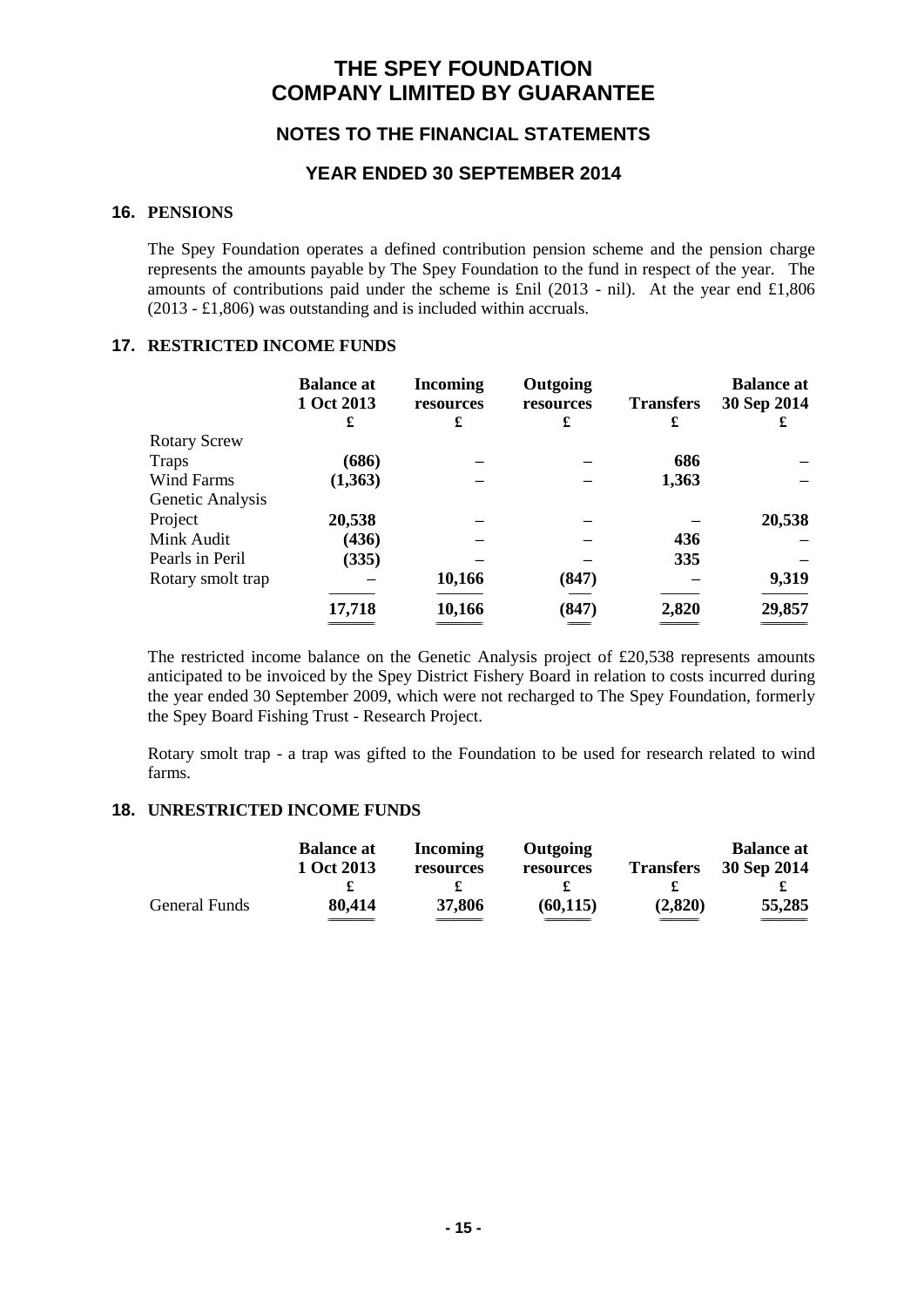### **NOTES TO THE FINANCIAL STATEMENTS**

### **YEAR ENDED 30 SEPTEMBER 2014**

### **19. ANALYSIS OF NET ASSETS BETWEEN FUNDS**

|                                  |              | <b>Tangible</b> Net current |              |
|----------------------------------|--------------|-----------------------------|--------------|
|                                  | fixed assets | assets                      | <b>Total</b> |
|                                  | £            | £                           | £            |
| <b>Restricted Income Funds:</b>  |              |                             |              |
| Genetic Analysis Project         |              | 20,538                      | 20,538       |
| Rotary smolt trap                | 9,319        |                             | 9,319        |
|                                  | 9,319        | 20,538                      | 29,857       |
| <b>Unrestricted Income Funds</b> | 11,334       | 43,951                      | 55,285       |
| <b>Total Funds</b>               | 20,653       | 64,489                      | 85,142       |
|                                  |              |                             |              |

#### **20. RELATED PARTY TRANSACTIONS**

Details of the Related Parties are disclosed in the Trustees Annual Report.

During the year The Spey Foundation purchased services of £26,604 (2013 - £32,223) from the Spey District Fishery Board. As at the year end The Spey Foundation was due £9,349 (2013 - £27,298) to the Spey District Fishery Board.

#### **21. COMPANY LIMITED BY GUARANTEE**

The charity is a company limited by guarantee and has no share capital. The liability of each member in the event of winding up is limited to £1.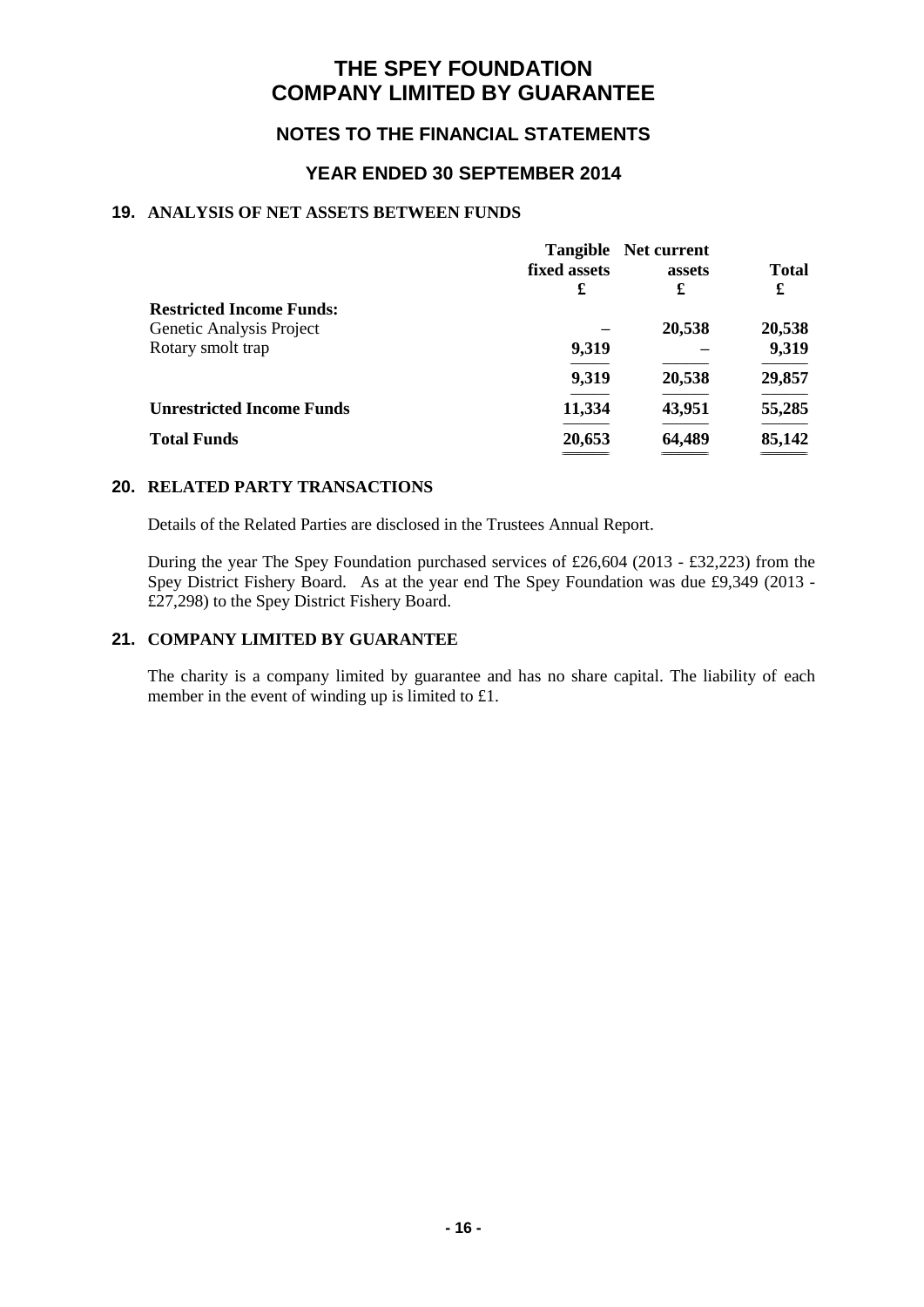**MANAGEMENT INFORMATION**

**YEAR ENDED 30 SEPTEMBER 2014**

**The following pages do not form part of the statutory financial statements which are the subject of the independent examiner's report on page 5**.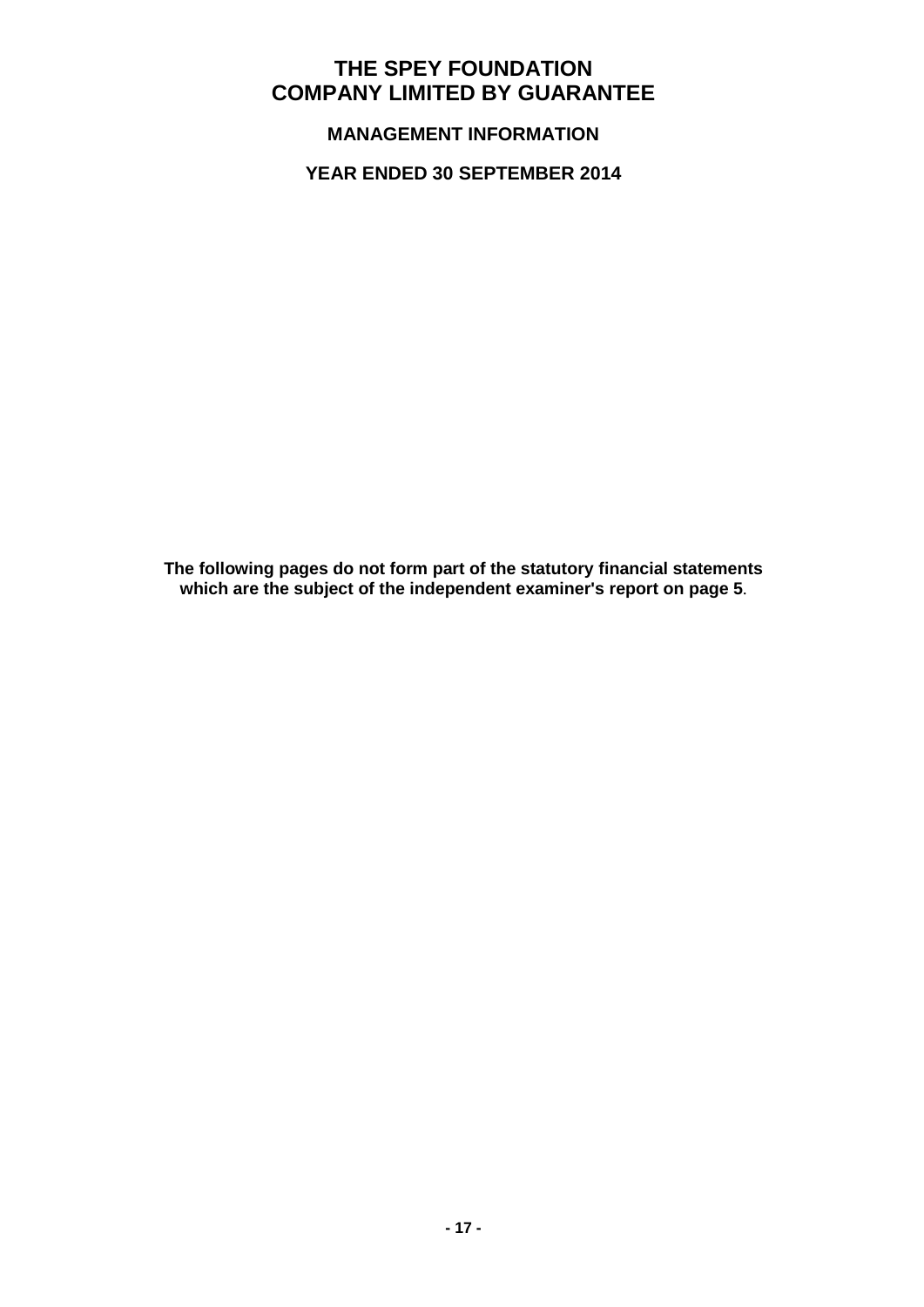### **DETAILED STATEMENT OF FINANCIAL ACTIVITIES**

|                                         | 2014       | 2013   |
|-----------------------------------------|------------|--------|
|                                         | £          | £      |
| <b>INCOMING RESOURCES</b>               |            |        |
| <b>VOLUNTARY INCOME</b>                 |            |        |
| Dalmore Spey Foundation Dram            |            | 15,282 |
| General donations                       |            | 320    |
| M Wills Trust for Genetic Analysis      |            |        |
| Project                                 |            | 6,500  |
| Fishspey booking donations              | 55         |        |
| Rotary smolt trap and trailer donated   | 10,166     |        |
| RAFTS - 75% FMP                         |            | 2,300  |
| <b>RAFTS - Scottish Mink Initiative</b> |            |        |
| Audit                                   | 10,871     | 7,357  |
| Sponsorship - Inverhouse Distillers     | 10,000     |        |
|                                         | 31,092     | 31,759 |
| <b>INVESTMENT INCOME</b>                |            |        |
| Bank interest receivable                | 494        | 725    |
| <b>INCOMING RESOURCES FROM</b>          |            |        |
| <b>CHARITABLE ACTIVITIES</b>            |            |        |
| <b>Rotary Screw Traps</b>               |            | 20,000 |
| Berry Burn Wind Farm                    |            | 21,326 |
| Proposed Wind Farm Development          |            | 2,013  |
| Small contracts - surveys & reports     | 9,348      | 13,423 |
| Training                                |            | 1,200  |
| Work relating to wind farms             | 6,888      |        |
|                                         | 16,236     | 57,962 |
| <b>OTHER INCOMING RESOURCES</b>         |            |        |
| Miscellaneous income                    | <b>150</b> |        |
|                                         |            |        |
| <b>TOTAL INCOMING RESOURCES</b>         | 47,972     | 90,446 |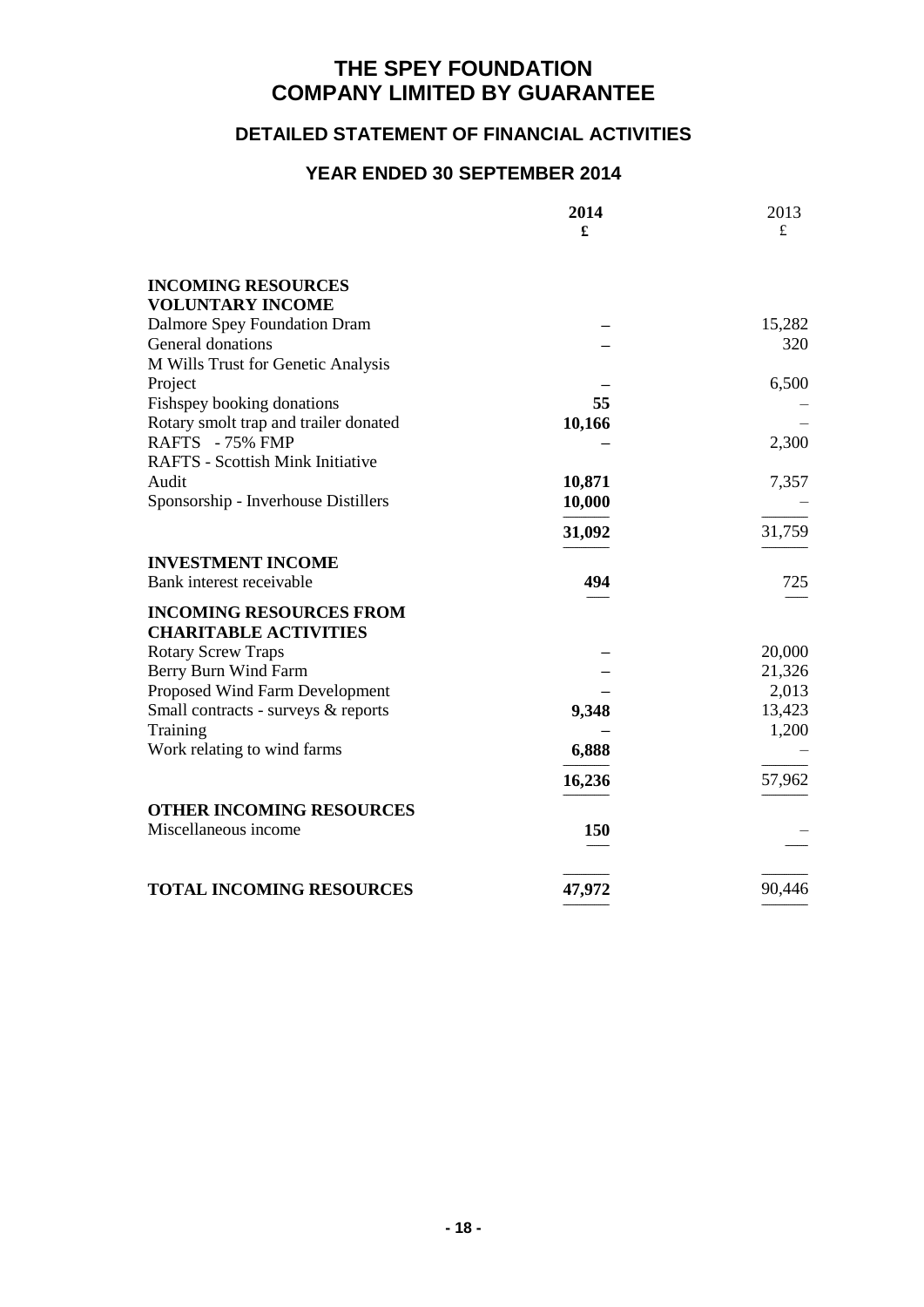### **DETAILED STATEMENT OF FINANCIAL ACTIVITIES**

|                                                      | 2014     | 2013      |
|------------------------------------------------------|----------|-----------|
|                                                      | £        | $\pounds$ |
| <b>RESOURCES EXPENDED</b>                            |          |           |
| <b>CHARITABLE ACTIVITIES</b>                         |          |           |
| Purchases                                            | 25,909   | 63,440    |
| Wages and salaries                                   | 3,750    | 5,402     |
| <b>Employer's NIC</b>                                | 243      | 271       |
| Rent                                                 | 1,919    | 1,500     |
| Light and heat                                       | 614      | 935       |
| Repairs and maintenance                              | 906      | 934       |
| Insurance                                            | 2,599    | 2,718     |
| Travel expenses                                      | 3,261    | 2,438     |
| Telephone                                            | 1,393    | 1,630     |
| Office expenses                                      | 1,661    | 1,680     |
| Depreciation                                         | 7,136    | 6,361     |
| Training                                             | 1,269    | 445       |
| Protective clothing                                  | 409      | 685       |
| <b>Bank</b> charges                                  | 85       | 81        |
| Security                                             | 80       | 143       |
| <b>Equipment costs</b>                               | 1,875    | 871       |
| Admin expenses                                       | 1,091    | 1,084     |
| Publicity                                            | 1,407    | 3,749     |
| Computer costs                                       | 816      | 775       |
| Subscriptions                                        | 1,649    | 1,666     |
| Loss on disposal of fixed asset                      |          | 3,349     |
|                                                      |          |           |
|                                                      | 58,072   | 100,157   |
| <b>GOVERNANCE COSTS</b>                              |          |           |
| Accountancy fees                                     | 2,890    |           |
| Audit fees                                           |          | 3,864     |
|                                                      |          |           |
|                                                      | 2,890    | 3,864     |
|                                                      |          |           |
|                                                      |          |           |
| <b>TOTAL RESOURCES EXPENDED</b>                      | 60,962   | 104,021   |
|                                                      |          |           |
|                                                      |          |           |
| <b>NET OUTGOING RESOURCES</b><br><b>FOR THE YEAR</b> |          |           |
|                                                      | (12,990) | (13, 575) |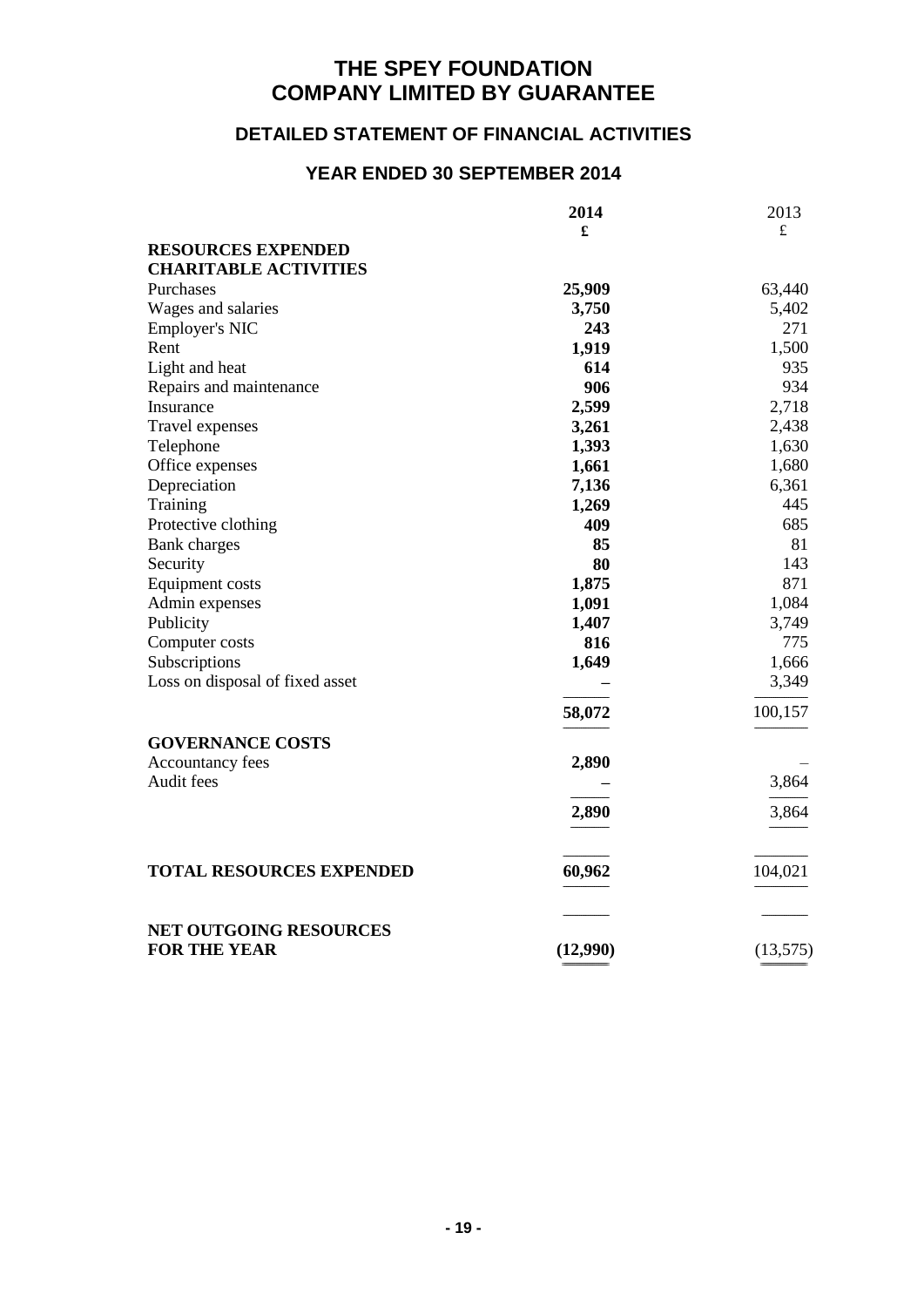### **DETAILED STATEMENT OF FINANCIAL ACTIVITIES**

|                                         | 2014   | 2013      |
|-----------------------------------------|--------|-----------|
|                                         | £      | $\pounds$ |
|                                         |        |           |
| <b>CHARITABLE ACTIVITIES</b>            |        |           |
| <b>General running</b>                  |        |           |
| <b>Activities undertaken directly</b>   |        |           |
| Purchases                               |        | 200       |
| Wages and salaries                      | 3,598  | 5,402     |
| <b>Employer's NIC</b>                   | 233    | 271       |
| Rent                                    | 1,919  | 1,500     |
| Light and heat                          | 614    | 935       |
| Repairs and maintenance                 | 906    | 934       |
| Insurance                               | 2,599  | 2,718     |
| Travel expenses                         | 1,370  | 2,438     |
| Telephone                               | 1,393  | 1,630     |
| Office expenses                         | 1,661  | 1,680     |
| Depreciation                            | 6,289  | 3,861     |
| Training                                | 1,269  | 445       |
| Protective clothing                     | 409    | 685       |
| Bank charges                            | 85     | 81        |
| Security                                | 80     | 143       |
| Equipment costs                         | 1,875  | 871       |
| Admin expenses                          | 1,091  | 1,084     |
| Publicity                               | 1,407  | 3,749     |
| Computer costs                          | 816    | 775       |
| Subscriptions                           | 1,649  | 1,666     |
|                                         | 29,263 | 31,068    |
| <b>Spey Research Projects - General</b> |        |           |
| <b>Activities undertaken directly</b>   |        |           |
| Purchases                               | 6,987  | 8,617     |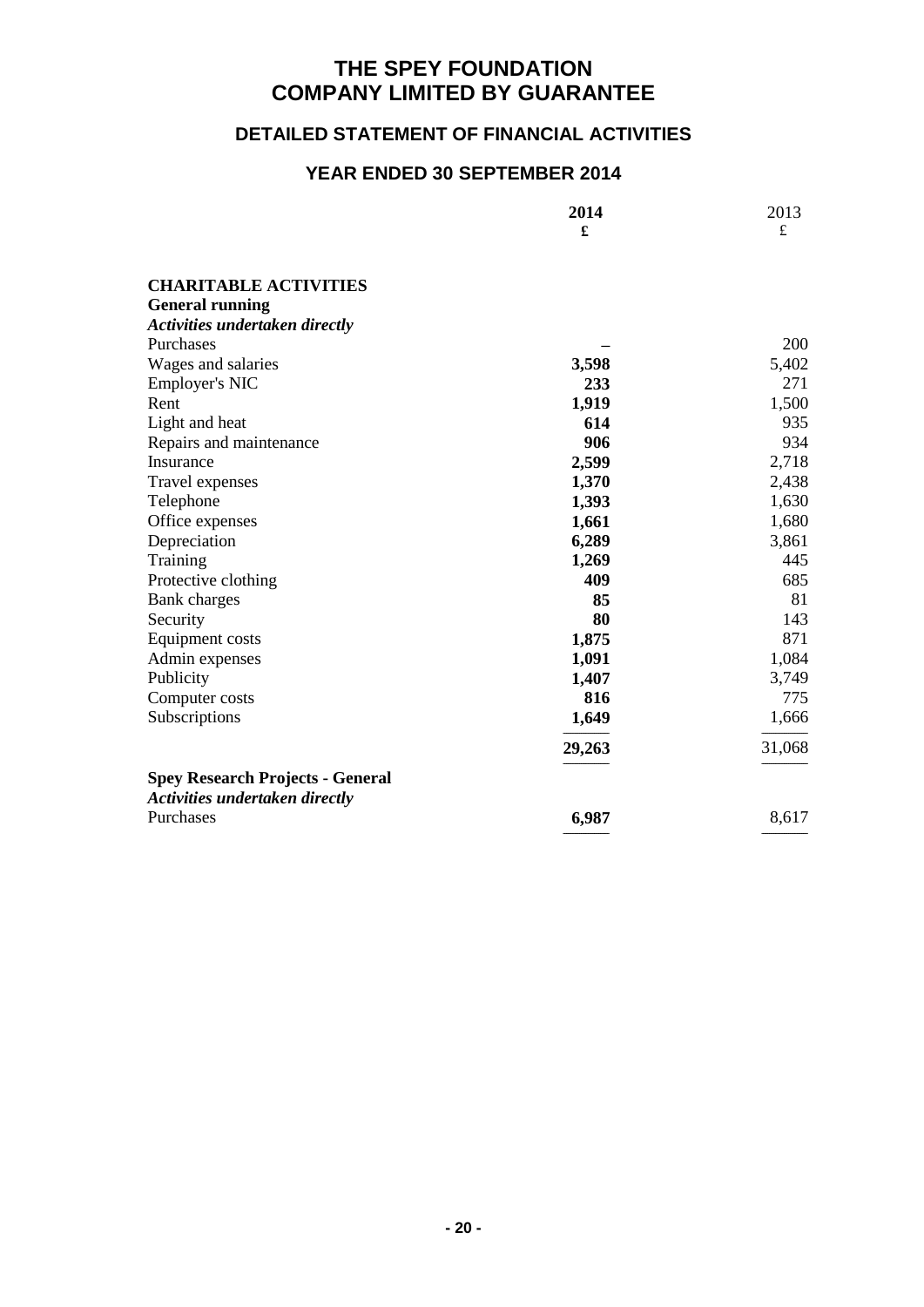# **DETAILED STATEMENT OF FINANCIAL ACTIVITIES**

|                                       | 2014         | 2013      |
|---------------------------------------|--------------|-----------|
|                                       | £            | $\pounds$ |
| <b>Rotary Screw Traps</b>             |              |           |
| <b>Activities undertaken directly</b> |              |           |
| Purchases                             | 2,478        | 18,744    |
| Travel expenses                       | 46           |           |
| Depreciation                          |              | 1,942     |
|                                       | 2,524        | 20,686    |
| <b>Wind Farms</b>                     |              |           |
| <b>Activities undertaken directly</b> |              |           |
| Purchases                             | 5,377        | 17,918    |
| Wages and salaries                    | 152          |           |
| Employer's NIC                        | <b>10</b>    |           |
| Travel expenses                       | 592          |           |
|                                       | 6,131        | 17,918    |
|                                       |              |           |
| <b>Genetic Analysis Project</b>       |              |           |
| <b>Activities undertaken directly</b> |              |           |
| Purchases                             |              | 12,832    |
| <b>Turbidity monitors</b>             |              |           |
| Activities undertaken directly        |              |           |
| Depreciation                          |              | 558       |
| Loss on disposal of fixed asset       |              | 3,349     |
|                                       |              | 3,907     |
|                                       |              |           |
| <b>SMI Audit/Initiative</b>           |              |           |
| Activities undertaken directly        |              |           |
| Purchases                             | 3,995<br>253 | 4,794     |
| Travel expenses                       |              |           |
|                                       | 4,248        | 4,794     |
| <b>Pearls in Peril</b>                |              |           |
| Activities undertaken directly        |              |           |
| Purchases                             | 1,934        | 335       |
| Travel expenses                       | 285          |           |
|                                       |              |           |
|                                       | 2,219        | 335       |
| <b>MORL Project</b>                   |              |           |
| Activities undertaken directly        |              |           |
| Purchases                             | 678          |           |
| Travel expenses                       | 166          |           |
|                                       | 844          |           |
|                                       |              |           |